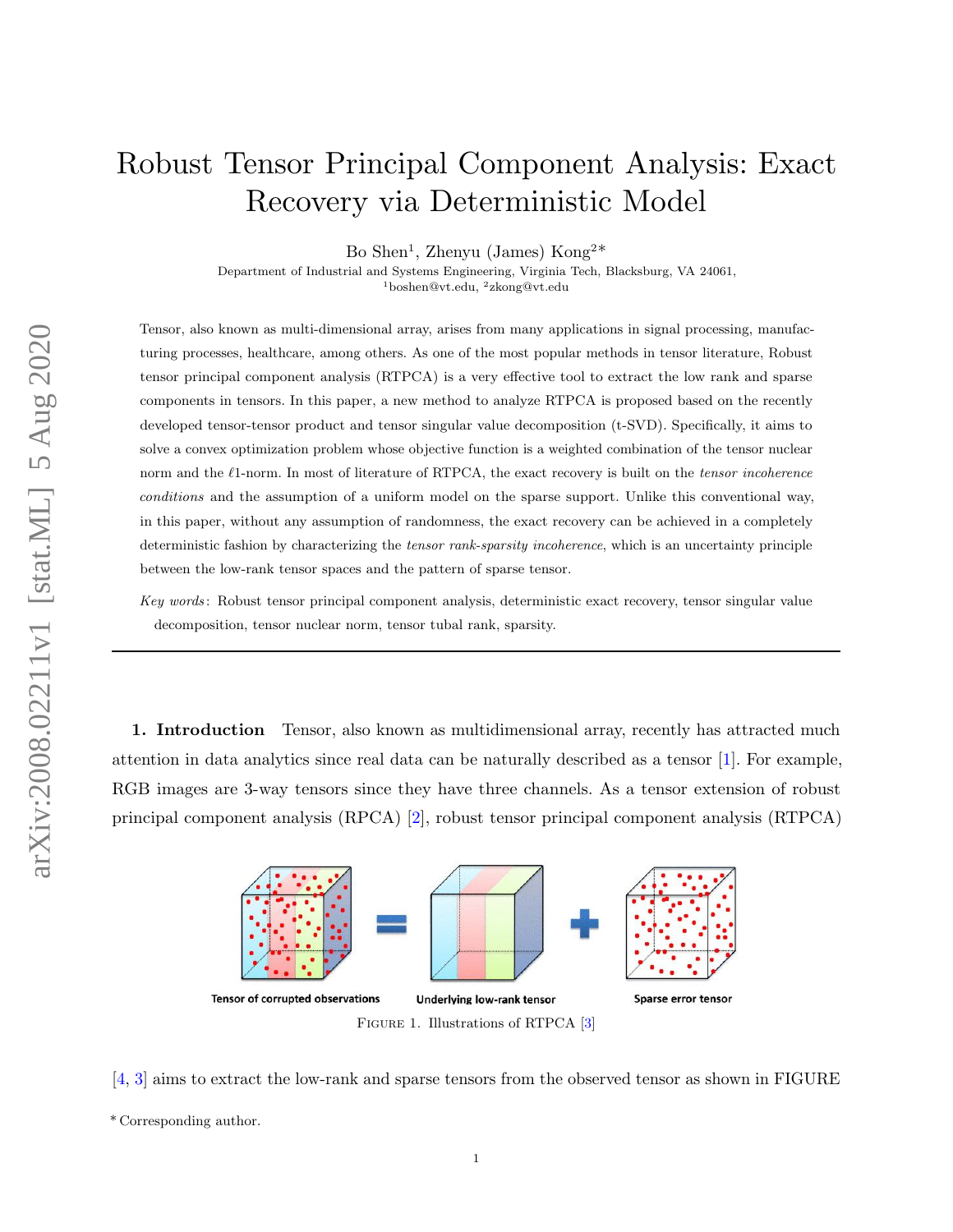[1,](#page-0-0) which has been applied to moving object tracking [\[5\]](#page-18-4), image recovery [\[6\]](#page-18-5), and background modeling [\[7\]](#page-18-6). The tensor extension of RPCA is not easy since the tensor linear algebra is not well defined [\[8\]](#page-18-7). One of the major issues is that it is difficult find the tight convex relaxation of the tensor rank. For example, computing the rank of CP decomposition [\[9\]](#page-19-0) of a tensor is NP-hard [\[10\]](#page-19-1), leading to an intractable convex relaxation.

Thanks to the development of tensor linear algebra, the extension to RTPCA is possible. Specifically, tensor-tensor product (t-product) [\[11\]](#page-19-2), which is a generalization of the matrix-matrix product, enjoys many similar properties to the matrix-matrix product. Based on the t-product, any tensors have the tensor singular value decomposition (t-SVD), which further motivates a new tensor rank, namely, tensor tubal rank [\[12\]](#page-19-3). Under the framework of tensor linear algebra, the tensor nuclear norm and tensor spectral norm are defined in [\[4\]](#page-18-3) (see details in Section [2\)](#page-2-0). Based on these definitions, RTPCA [\[4,](#page-18-3) [3\]](#page-18-2) is developed, resulting the following problem: given that  $\mathcal{X} = \mathcal{L}_0 + \mathcal{E}_0 \in \mathbb{R}^{N_1 \times N_2 \times N_3}$ , where  $\mathcal{L}_0 \in \mathbb{R}^{N_1 \times N_2 \times N_3}$  is the tensor having low tubal tensor rank and  $\mathcal{E}_0 \in \mathbb{R}^{N_1 \times N_2 \times N_3}$  is the sparse tensor, are we able to recover  $(\mathcal{L}_0, \mathcal{E}_0)$  from the following convex optimization problem

<span id="page-1-0"></span>
$$
\min_{\mathcal{L}, \mathcal{E}} \quad \|\mathcal{L}\|_{*} + \gamma \|\mathcal{E}\|_{1}
$$
\nsubject to 
$$
\mathcal{X} = \mathcal{L} + \mathcal{E},
$$
\n(1)

where  $\|\mathcal{L}\|_*$  is the tensor nuclear norm (see the definition in Section [2\)](#page-2-0) to enforce the low-rank structure of  $\mathcal{L}, \|\mathcal{E}\|_1$  is the  $\ell_1$  norm to measure the sparsity of  $\mathcal{E}.$ 

The optimization [\(1\)](#page-1-0) can be solved by a polynomial-time algorithm, namely, ADMM, with strong recovery guarantees [\[4\]](#page-18-3). With the suggested parameter  $\gamma = \frac{1}{\sqrt{N}}$  $\frac{1}{\max\{N_1, N_2\}N_3}$ , the exact recovery is guaranteed with high probability under the assumption of tensor incoherence conditions and a uniform model on the sparse support [\[4\]](#page-18-3). Note that this result is the tensor extension of the main results in [\[2\]](#page-18-1). Unlike this conventional way, in this paper, the exact recovery is studied in a deterministic model, i.e., without assuming any randomness. Specifically, the contributions of this paper are summarized as follows:

• An uncertainty principle between the low-rank tensor spaces and the sparsity pattern of a tensor is developed, which characterizes fundamental identifiability.

• The deterministic sufficient condition (see Theorem [3\)](#page-8-0) for exact recovery is provided based on the optimization problem [\(1\)](#page-1-0).

• Classes of low-rank and sparse tensors that satisfy the deterministic sufficient condition in Theorem [3](#page-8-0) are identified to guarantee the exact recovery.

1.1. Related Work Except the RTPCA in [\(1\)](#page-1-0), there are two other models of TRPCA using t-SVD [\[6,](#page-18-5) [13\]](#page-19-4).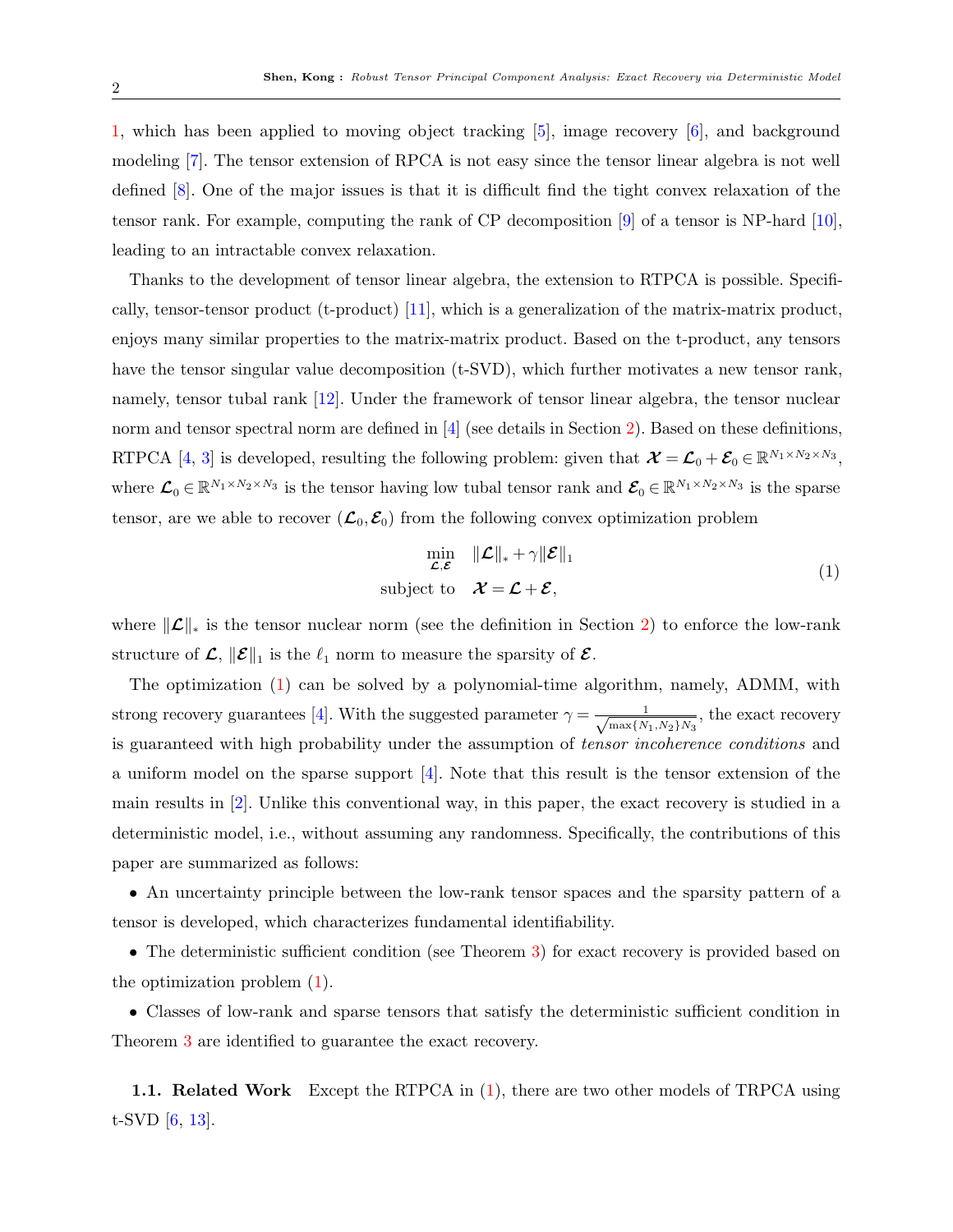Zhang *et al.* [\[13\]](#page-19-4) proposes a RTPCA model in order to remove tubal noise, which results the following convex optimization problem

<span id="page-2-1"></span>
$$
\min_{\mathcal{L}, \mathcal{E}} \quad \|\mathcal{L}\|_{TNN} + \gamma \|\mathcal{E}\|_{1,1,2} \n\text{subject to} \quad \mathcal{X} = \mathcal{L} + \mathcal{E},
$$
\n(2)

where  $\|\mathcal{L}\|_{TNN}$  is another definition of tensor nuclear norm (see the definition in Section [2\)](#page-2-0),  $\|\mathcal{E}\|_{1,1,2}$ is defined as the sum of all the  $\ell_2$  norms of the mode-3 (tube) fibers, i.e.,  $\sum_{n_1,n_2} ||\mathcal{E}(n_1, n_2, :)||_2$ .  $\gamma = \frac{1}{\max(\lambda)}$  $\frac{1}{\max(N_1,N_2)}$  is suggested for 3-way tensor  $\mathcal{X} \in \mathbb{R}^{N_1 \times N_2 \times N_3}$ , which is useful in practice. However, there is no exact recovery guarantee in this paper.

Zhou *et al.* [\[6\]](#page-18-5) proposes outlier-robust TPCA, which aims to deal with low-rank tensor observations with arbitrary outlier corruption. It has the following convex form:

<span id="page-2-2"></span>
$$
\min_{\mathcal{L}, \mathcal{E}} \quad \|\mathcal{L}\|_{TNN} + \gamma \|\mathcal{E}\|_{2,1} \n\text{subject to} \quad \mathcal{X} = \mathcal{L} + \mathcal{E},
$$
\n(3)

where  $\|\mathcal{E}\|_{2,1}$  is the sum of Frobenius norms of lateral slices, i.e.,  $\|\mathcal{E}\|_{2,1} = \sum_{n_2=1}^{N_2} \|\mathcal{E}(:, n_2, :)\|_F$ . With  $\gamma = \frac{1}{\log(1)}$  $\frac{1}{\log(N_2)}$ , the exact recovery is guaranteed with high probability under mild conditions. The models in  $(1)$ ,  $(2)$  and  $(3)$  are all convex optimization models, however, they have different sparse constrains designed for different applications.

1.2. Organizations of the Paper The remaining of this paper is organized as follows. Section [2](#page-2-0) introduces the notations and preliminaries, which are basically related to the tensor algebraic framework in this paper. In Section [3,](#page-6-0) the deterministic results on RTPCA are presented, which are about the exact recovery under the t-product and t-SVD. The proofs are provided in Section [4](#page-9-0) to support the main results. Finally, the implications of this work and future research are discussed in Section [5.](#page-18-8)

<span id="page-2-0"></span>2. Notations and Preliminaries In this paper, matrices are represented by uppercase boldface letters, namely, A; vectors by lowercase boldface letters, namely, a; and scalars are denoted by lowercase letters, namely, a. The boldface Euler script letters, e.g.,  $\mathcal{A}$ , denote tensors.  $\mathcal{A}(n_1, n_2, n_3)$ denotes the  $(n_1, n_2, n_3)$ -th entry of a 3-way tensor  $\mathcal{A} \in \mathbb{R}^{N_1 \times N_2 \times N_3}$  and  $\mathcal{A}(n_1, n_2, ...)$  denotes the tube of tensor  $\mathcal{A} \in \mathbb{R}^{N_1 \times N_2 \times N_3}$ . The  $n_1$ -th horizontal,  $n_2$ -th lateral and  $n_3$ -th frontal slices are denoted as  $\mathcal{A}(n_1, \ldots), \mathcal{A}(\ldots, n_2, \ldots)$  and  $\mathcal{A}(\ldots, n_3)$ , respectively. More often, the frontal slice  $\mathcal{A}(\ldots, n_3)$ is denoted compactly as  $\mathbf{A}^{(n_3)}$ . The inner product between  $\mathcal{A}$  and  $\mathcal{B}$  in  $\mathbb{R}^{N_1 \times N_2 \times N_3}$  is defined as  $\langle\boldsymbol{\mathcal{A}},\boldsymbol{\mathcal{B}}\rangle=\sum_{n_3=1}^{N_3}\langle\mathbf{A}^{(n_3)},\mathbf{B}^{(n_3)}\rangle.$   $\|\boldsymbol{\mathcal{A}}\|_F=\sqrt{\sum_{n_1,n_2,n_3}|\boldsymbol{\mathcal{A}}(n_1,n_2,n_3)|^2},$   $\|\boldsymbol{\mathcal{A}}\|_1=\sum_{n_1,n_2,n_3}|\boldsymbol{\mathcal{A}}(n_1,n_2,n_3)|$ and  $\|\mathcal{A}\|_{\infty} = \max_{n_1, n_2, n_3} |\mathcal{A}(n_1, n_2, n_3)|$  are the Frobenius norm,  $\ell_1$  norm, and infinity norm of  $\mathcal{A}$ , respectively.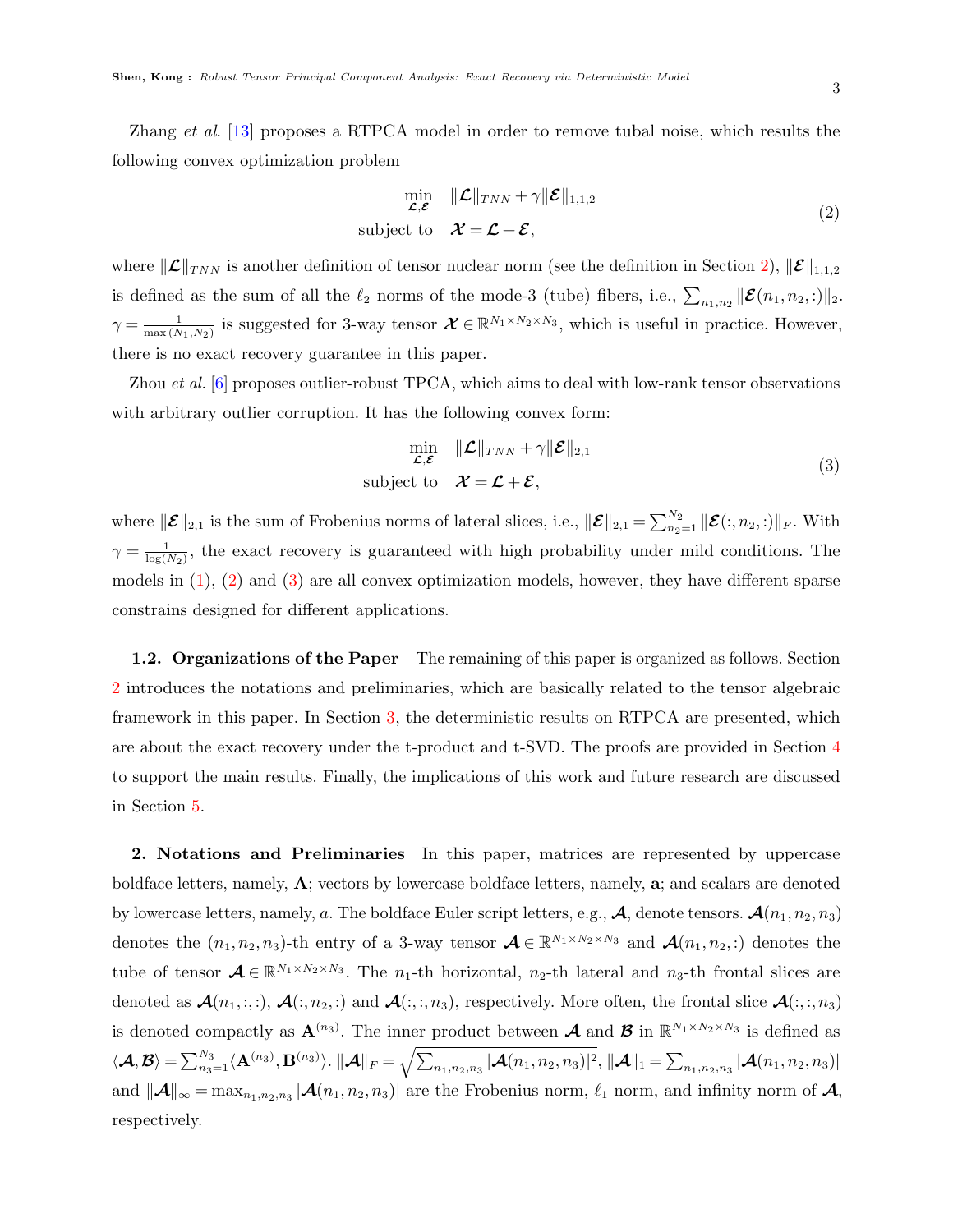$\bar{\mathcal{A}} \in \mathbb{C}^{N_1 \times N_2 \times N_3}$  denotes the result of Discrete Fourier Transformation (DFT) [\[14\]](#page-19-5) on  $\mathcal{A} \in$  $\mathbb{R}^{N_1 \times N_2 \times N_3}$  along the 3-rd dimension, i.e., performing the DFT on all the tubes of  $\mathcal{A}$ .  $\bar{\mathcal{A}}$  can be represented using the Matlab command fft as  $\bar{\mathcal{A}} = \text{fft}(\mathcal{A}, [ \, ], 3)$ . Inversely,  $\mathcal{A}$  can be computed through the inverse FFT, i.e.,  $\mathcal{A} = \text{ifft}(\bar{\mathcal{A}}, [~], 3)$ . Denote  $\bar{A} \in \mathbb{C}^{N_1 N_3 \times N_2 N_3}$  as a block diagonal matrix with its n<sub>3</sub>-th block on the diagonal as the n<sub>3</sub>-th frontal slice  $\bar{\mathbf{A}}^{(n_3)}$  of  $\bar{\mathbf{A}}$ , which has the following form

$$
\bar{\mathbf{A}} = \text{bdiag}(\bar{\mathbf{A}}) = \begin{bmatrix} \bar{\mathbf{A}}^{(1)} & & \\ & \bar{\mathbf{A}}^{(2)} & \\ & & \ddots \\ & & & \bar{\mathbf{A}}^{(N_3)} \end{bmatrix},
$$

where operator belog maps the tensor  $\bar{\mathcal{A}}$  to the block diagonal matrix  $\bar{\mathbf{A}}$ . Furthermore, the block circulant matrix  $\textsf{bcirc}(\mathcal{A}) \in \mathbb{R}^{N_1N_3 \times N_2N_3}$  of  $\mathcal{A}$  is defined as

<span id="page-3-0"></span>
$$
bcirc(\mathcal{A}) = \begin{bmatrix} A^{(1)} & A^{(N_3)} & \cdots & A^{(2)} \\ A^{(2)} & A^{(1)} & \cdots & A^{(3)} \\ \vdots & \vdots & \ddots & \vdots \\ A^{(N_3)} & A^{(N_3-1)} & \cdots & A^{(1)} \end{bmatrix}.
$$
 (4)

Next, the framework of t-product and t-SVD is introduced. For  $\mathcal{A} \in \mathbb{R}^{N_1 \times N_2 \times N_3}$ , define

$$
\texttt{unfold}(\boldsymbol{\mathcal{A}}) = \begin{bmatrix} \mathbf{A}^{(1)} \\ \mathbf{A}^{(2)} \\ \vdots \\ \mathbf{A}^{(N_3)} \end{bmatrix}, \texttt{fold}(\texttt{unfold}(\boldsymbol{\mathcal{A}})) = \boldsymbol{\mathcal{A}},
$$

the matricization and tensorization operators [\[11\]](#page-19-2), respectively.

**Definition 1** (T-product [\[11\]](#page-19-2)) Let  $\mathcal{A} \in \mathbb{R}^{N_1 \times N_2 \times N_3}$  and  $\mathcal{B} \in \mathbb{R}^{N_2 \times L \times N_3}$ . Then the t-product  $\mathcal{A} * \mathcal{B}$ is defined as,

$$
\boldsymbol{\mathcal{A}} * \boldsymbol{\mathcal{B}} = \texttt{fold}(\texttt{bcirc}(\boldsymbol{\mathcal{A}}) \cdot \texttt{unfold}(\boldsymbol{\mathcal{B}})) \in \mathbb{R}^{N_1 \times L \times N_3}.
$$

The t-product can be understood as follows. A 3-way tensor of size  $N_1 \times N_2 \times N_3$  can be regarded as an  $N_1 \times N_2$  matrix with each entry being a tube that lies in the third dimension. Thus, the t-product is analogous to the matrix multiplication except that the circular convolution replaces the multiplication operation between the elements.

**Definition 2** (Tensor transpose [\[11\]](#page-19-2)) The tensor transpose of a tensor  $\mathcal{A} \in \mathbb{R}^{N_1 \times N_2 \times N_3}$  is the tensor  $\mathcal{A}^{\top} \in \mathbb{R}^{N_1 \times N_2 \times N_3}$  obtained by transposing each of the frontal slices and then reversing the order of transposed frontal slices 2 through  $N_3$ .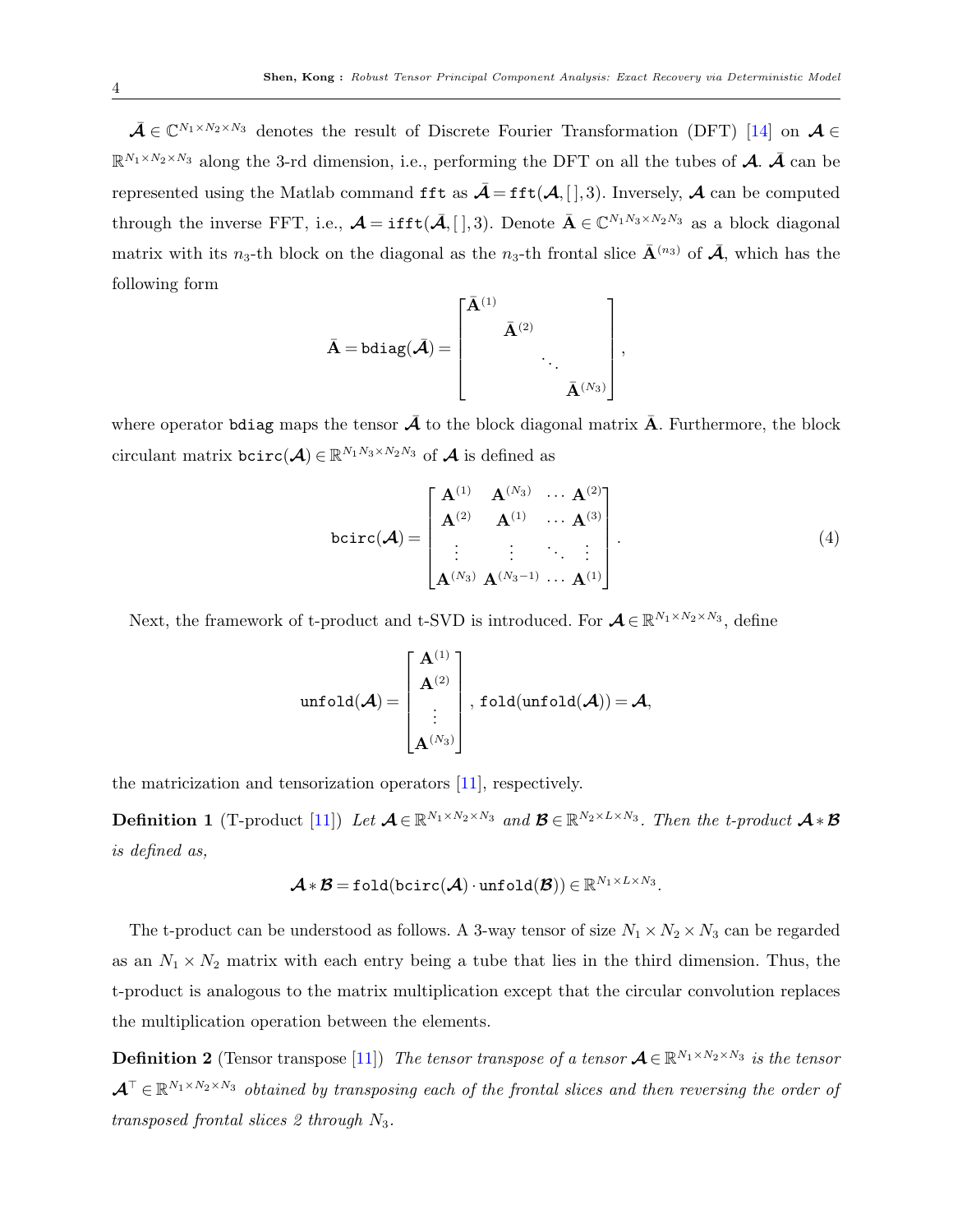As an example, let  $\mathcal{A} \in \mathbb{R}^{N_1 \times N_2 \times 4}$ , then

$$
\mathcal{A}^{\top} = \mathtt{fold}\left(\begin{bmatrix} \mathbf{A}^{(1)\top} \\ \mathbf{A}^{(4)\top} \\ \mathbf{A}^{(3)\top} \\ \mathbf{A}^{(2)\top} \end{bmatrix}\right).
$$

**Definition 3** (Identity tensor [\[11\]](#page-19-2)) The identity tensor  $\mathcal{I} \in \mathbb{R}^{N \times N \times N_3}$  is the tensor with its first frontal slice being the  $N \times N$  identity matrix, and other frontal slices being all zeros.

**Definition 4** (Orthogonal tensor [\[11\]](#page-19-2)) A tensor  $\mathcal{T} \in \mathbb{R}^{N \times N \times N_3}$  is orthogonal if it satisfies  $\mathcal{T}^{\top} * \mathcal{T} =$  $\bm{\mathcal{T}}*\bm{\mathcal{T}}^{\top}=\bm{\mathcal{I}}.$ 

<span id="page-4-1"></span>**Definition 5** (F-diagonal Tensor [\[11\]](#page-19-2)) A tensor is called f-diagonal if each of its frontal slices is a diagonal matrix.



FIGURE 2. Illustration of t-SVD for an  $N_1 \times N_2 \times N_3$  tensor [\[15\]](#page-19-6)

<span id="page-4-0"></span>**Theorem 1** (T-SVD [\[11\]](#page-19-2)) Let  $A \in \mathbb{R}^{N_1 \times N_2 \times N_3}$ . Then it can factorized as

<span id="page-4-2"></span>
$$
\mathcal{A} = \mathcal{U} * \mathcal{S} * \mathcal{V}^\top,\tag{5}
$$

where  $\mathcal{U} \in \mathbb{R}^{N_1 \times N_1 \times N_3}, \mathcal{V} \in \mathbb{R}^{N_2 \times N_2 \times N_3}$  are orthogonal, and  $\mathcal{S} \in \mathbb{R}^{N_1 \times N_2 \times N_3}$  is an f-diagonal tensor.

The above Theorem [1](#page-4-0) shows that any 3-way tensor can be factorized into three components, namely, two orthogonal tensors and an f-diagonal tensor. The FIGURE [2](#page-4-1) shows an illustration of the t-SVD factorization. An efficient way for computing t-SVD is implemented in [\[16\]](#page-19-7).

**Definition 6** (Tensor tubal rank [\[12,](#page-19-3) [13\]](#page-19-4)) For a tensor  $A \in \mathbb{R}^{N_1 \times N_2 \times N_3}$ , the tensor tubal rank, denoted as  $\text{rank}_t(\mathcal{A})$ , is defined as the number of nonzero singular tubes of S, where S is from the t-SVD of  $\mathcal{A} = \mathcal{U} * \mathcal{S} * \mathcal{V}^{\top}$ . Then,

$$
\texttt{rank}_t(\mathcal{A}) = \sharp\{i, \mathcal{S}(i, i, :)\neq \mathbf{0}\}.
$$

The tensor tubal rank can be further determined by the first slice  $\mathcal{S}(:,:,1)$  of  $\mathcal{S}$  [\[4\]](#page-18-3), i.e.,

$$
\texttt{rank}_t(\mathcal{A}) = \sharp\{i, \mathcal{S}(i, i, 1) \neq 0\}.
$$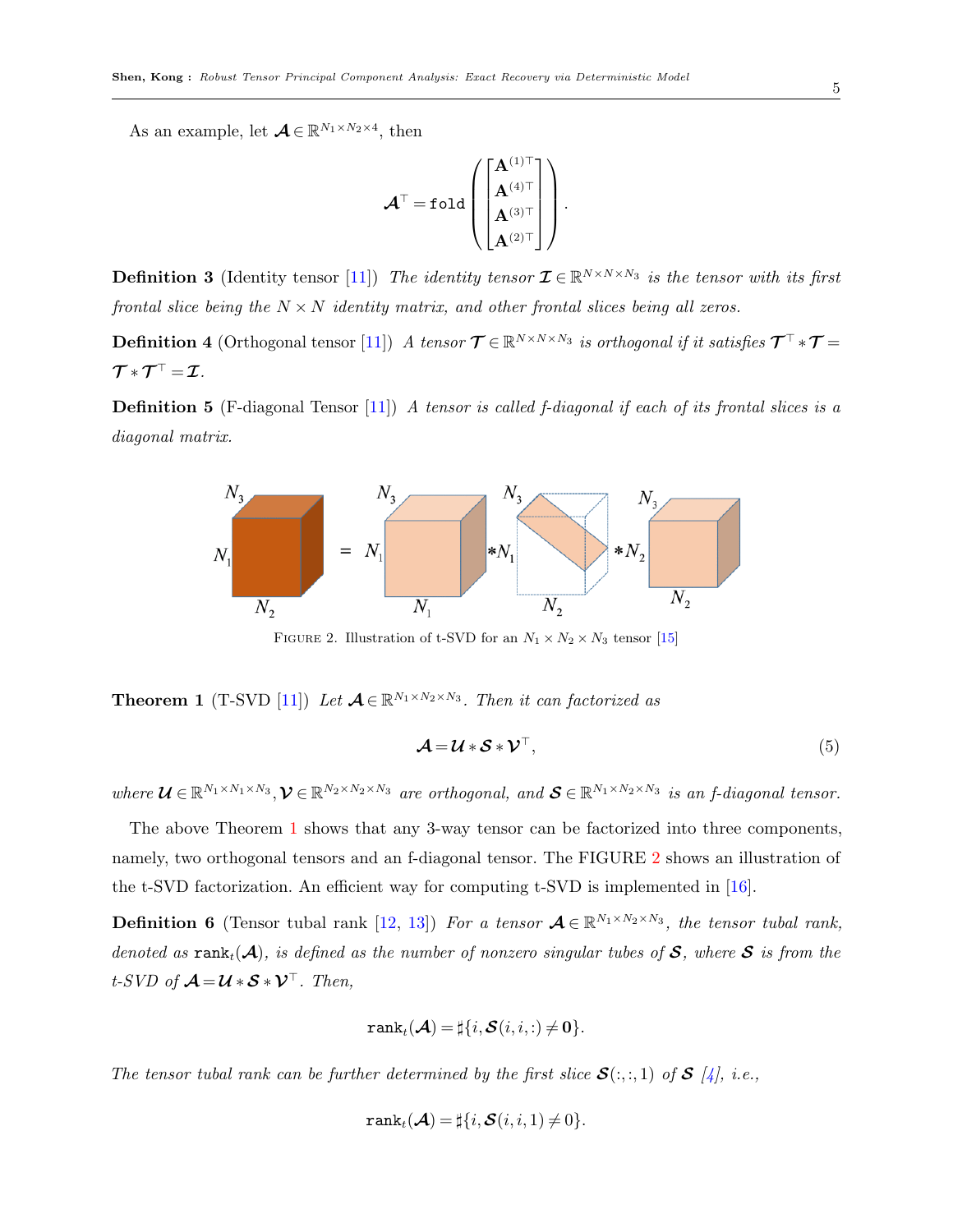The entries on the diagonal of the first frontal slice  $S(:,, 1)$  of S have the same decreasing property as matrix, namely,

$$
\mathcal{S}(1,1,1) \geq \cdots \geq \mathcal{S}(R,R,1) \geq 0.
$$

Hence, the tensor tubal rank is equivalent to the number of nonzero singular values of  $\mathcal{A}$ .

**Remark 1** It is usually sufficient to compute the reduced version of the t-SVD using the tensor tubal-rank. Its faster and more economical for storage. In details, suppose  $\mathcal{A} \in \mathbb{R}^{N_1 \times N_2 \times N_3}$  has tensor tubal-rank R, then the skinny t-SVD of  $\mathcal A$  is given by

$$
\boldsymbol{\mathcal{A}} = \boldsymbol{\mathcal{U}} * \boldsymbol{\mathcal{S}} * \boldsymbol{\mathcal{V}}^\top,
$$

where  $\mathcal{U} \in \mathbb{R}^{N_1 \times R \times N_3}$ ,  $\mathcal{V} \in \mathbb{R}^{N_2 \times R \times N_3}$  satisfying  $\mathcal{U}^\top \mathcal{U} = \mathcal{I}, \mathcal{V}^\top \mathcal{V} = \mathcal{I}$ , and  $\mathcal{S} \in \mathbb{R}^{R \times R \times N_3}$  is an fdiagonal tensor.

## The skinny t-SVD will be used throughout the paper unless otherwise noted.

**Definition 7** (Tensor spectral norm [\[4\]](#page-18-3)) The tensor spectral norm of  $\mathcal{A} \in \mathbb{R}^{N_1 \times N_2 \times N_3}$  is defined as  $\|\boldsymbol{\mathcal{A}}\| \coloneqq \|\texttt{bcirc}(\boldsymbol{\mathcal{A}})\|.$ 

The tensor nuclear norm, denoted as  $\|\mathcal{A}\|_{*}$ , as the dual norm of the tensor spectral norm is defined as follows.

**Definition 8** (Tensor nuclear norm [\[4\]](#page-18-3)) Let  $\mathcal{A} = \mathcal{U} * \mathcal{S} * \mathcal{V}^{\top}$  be t-SVD of  $\mathcal{A} \in \mathbb{R}^{N_1 \times N_2 \times N_3}$ . The tensor nuclear norm of  $\mathcal A$  is defined as

$$
\|\mathcal{A}\|_* \coloneqq \langle \mathcal{S}, \mathcal{I} \rangle = \sum_{i=1}^R \mathcal{S}(i, i, 1),
$$

where  $R = \text{rank}_{t}(\mathcal{A})$ . Furthermore, the tensor nuclear norm can be rewritten as

$$
\|\boldsymbol{\mathcal{A}}\|_*\!\coloneqq\!\frac{1}{N_3}\|\mathtt{bcirc}(\boldsymbol{\mathcal{A}})\|_*.
$$

Note that there is another tensor nuclear norm, namely,  $\|\mathcal{A}\|_{TNN}$ , defined as  $\sum_{n_3=1}^{N_3}\sum_{i=1}^R \mathcal{S}(i, i, n_3)$ [\[13,](#page-19-4) [6\]](#page-18-5). Based on t-SVD [\(5\)](#page-4-2), the subgradient of tensor nuclear norm, which is very important to the proofs in Section [4,](#page-9-0) is defined as follow.

**Theorem 2** (Subgradient of tensor nuclear norm) Let  $\mathcal{A} \in \mathbb{R}^{N_1 \times N_2 \times N_3}$  with rank $_t(\mathcal{A}) = R$  and its skinny t-SVD be  $\mathcal{A} = \mathcal{U} * \mathcal{S} * \mathcal{V}^\top$ . The subdifferential (the set of subgradients) of  $\|\mathcal{A}\|_*$  is  $\partial \|\mathcal{A}\|_* = \{ \mathcal{U} * \mathcal{V}^\top + \mathcal{W} | \mathcal{U}^\top * \mathcal{W} = 0, \mathcal{W} * \mathcal{V} = 0, \|\mathcal{W}\| \leq 1 \}.$ 

**Definition 9** (Standard tensor basis [\[17\]](#page-19-8)) Denote  $\hat{e}_n$  as the tensor column basis, which is a tensor of  $N \times 1 \times N_3$  with its  $(n, 1, 1)$ -th entry equal to 1 and the rest equal to 0. Naturally its transpose  $\mathring{e}_n^{\top}$ is called row basis.  $\dot{e}_k$  denotes the tensor tube basis, which is a tensor of size  $1 \times 1 \times N_3$  with its  $(1, 1, k)$ -th entry equaling 1 and the rest equaling 0.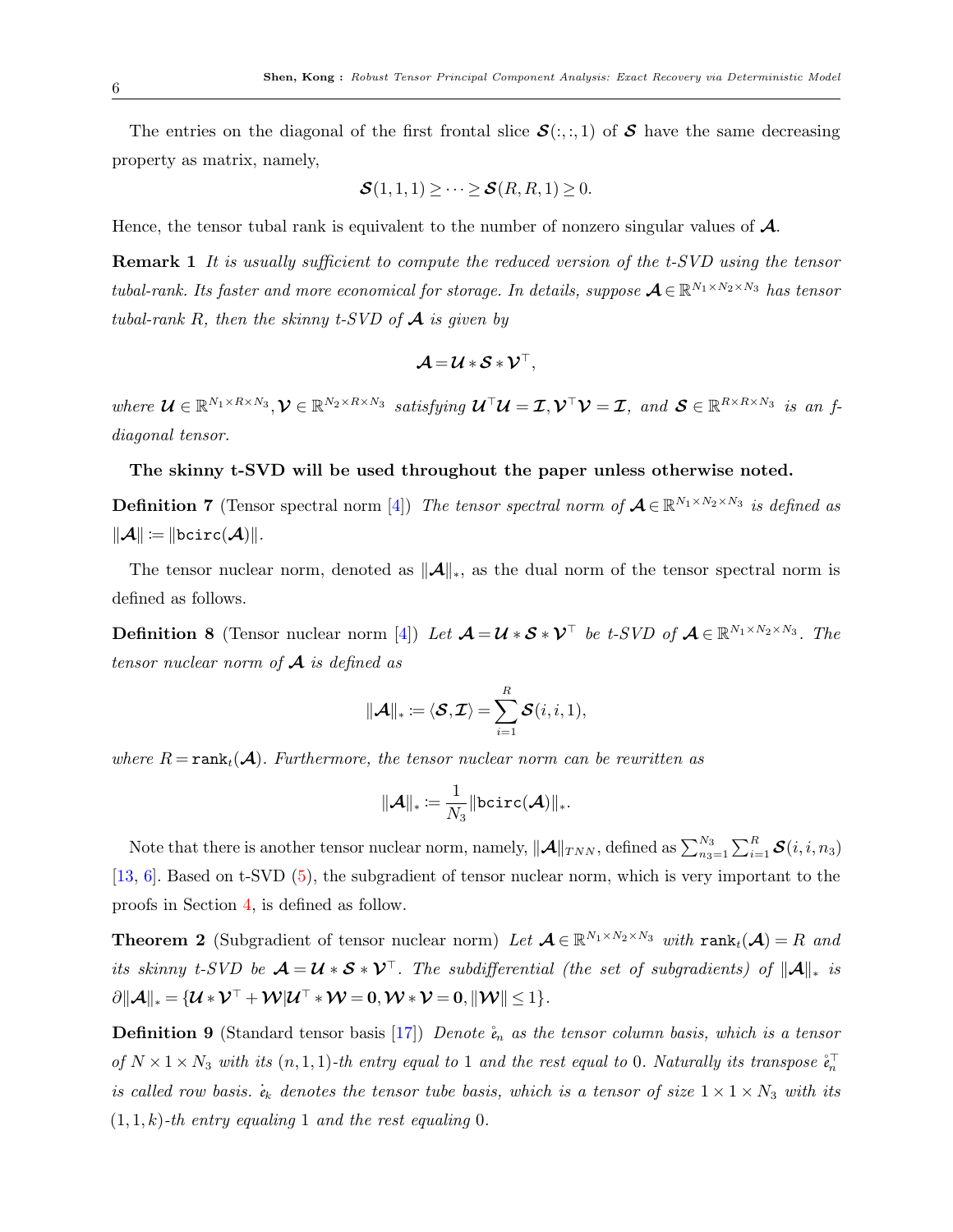7

<span id="page-6-0"></span>3. Main Results Throughout this paper, the analysis focuses on 3-way tensors. The analysis can be extended to p-way  $(p > 3)$  tensors using the t-SVD for p-way tensors defined in [\[18\]](#page-19-9). Given that  $\mathcal{X} = \mathcal{L}_0 + \mathcal{E}_0$ , where  $\mathcal{L}_0$  is an unknown low tubal rank tensor and  $\mathcal{E}_0$  is an unknown sparse tensor, the exact recovery  $\mathcal{L}_0, \mathcal{E}_0$  from X without any additional condition is impossible. In the remaining of this section, two natural problems of identifiability are introduced. Based on that, the sufficient condition for the exact recovery is provided. At the end, the classes of low-rank tensor spaces and sparse tensors are identified for the exact recovery.

3.1. Deterministic Exact Recovery This section is dedicated to presenting the exact recovery results under a deterministic model. We begin with two natural identifiability problems introduced in  $[19]$ : (1) the low-rank tensor is very sparse itself; (2) the sparse tensor has all its support concentrated in one horizontal/lateral slice. To deal with these two problems, two concepts are introduced as follows.

(1) The low-rank tensor is very sparse itself. It can be addressed by imposing certain conditions on the tensor spaces  $\mathcal{U}, \mathcal{V}$  of the low-rank tensor  $\mathcal{A}$ . For any tensor  $\mathcal{A}$ , the tangent space  $T(\mathcal{A})$  at **A** with respect to the variety of all tensors with tubal rank less than or equal to  $\text{rank}_t(\mathcal{A}) = R$  is the span of tensor spaces  $\mathcal{U} \in \mathbb{R}^{N_1 \times R \times N_3}, \mathcal{V} \in \mathbb{R}^{N_2 \times R \times N_3}$ , where  $\mathcal{A} = \mathcal{U} * \mathcal{S} * \mathcal{V}^\top$  is the t-SVD. The  $T(\mathcal{A})$  can be represented as

<span id="page-6-1"></span>
$$
T(\mathcal{A}) = \{ \mathcal{U} * \mathcal{Y}^{\top} + \mathcal{W} * \mathcal{V}^{\top}, \mathcal{Y} \in \mathbb{R}^{N_2 \times R \times N_3}, \mathcal{W} \in \mathbb{R}^{N_1 \times R \times N_3} \}.
$$
\n
$$
(6)
$$

It always has that  $\mathcal{A} \in T(\mathcal{A})$ . Next, one of the key definitions, namely,  $\xi(\mathcal{A})$ , in this paper, which measures the "sparsity" of the contraction (tensor nuclear norm less than and equal 1) in the tangent space as defined in  $(6)$ , is defined as follows:

<span id="page-6-3"></span>
$$
\xi(\mathcal{A}) = \max_{\mathcal{N} \in T(\mathcal{A}), ||\mathcal{N}|| \le 1} ||\mathcal{N}||_{\infty},
$$
\n(7)

where  $\|\cdot\|$  and  $\|\cdot\|_{\infty}$  are the tensor spectral norm and infinity norm, respectively. If  $\xi(\mathcal{A})$  is small, it implies that the tensors in the tangent space  $T(\mathcal{A})$  is not very sparse.

(2) the sparse tensor has all its support concentrated in one horizontal/lateral slice. If the sparse tensor has all its support concentrated in one horizontal/lateral slice; the entries in this horizontal/lateral slice could negate the entries of the corresponding low-rank tensor, thus leaving the tensor tubal rank and the tensor spaces of the low-rank tensor unchanged. In order to address this problem, some conditions should be imposed on the sparsity pattern of the sparse tensor such that the support of tensor is not too concentrated in any horizontal/lateral slice. For any tensor  $\mathcal{A}$ , the tangent space  $\Omega(\mathcal{A})$  with respect to support $(\mathcal{A})$  at  $\mathcal{A}$  is defined as follow:

<span id="page-6-2"></span>
$$
\Omega(\mathcal{A}) = \{ \mathcal{N} \in \mathbb{R}^{N_1 \times N_2 \times N_3} | \text{support}(\mathcal{N}) \subseteq \text{support}(\mathcal{A}) \}. \tag{8}
$$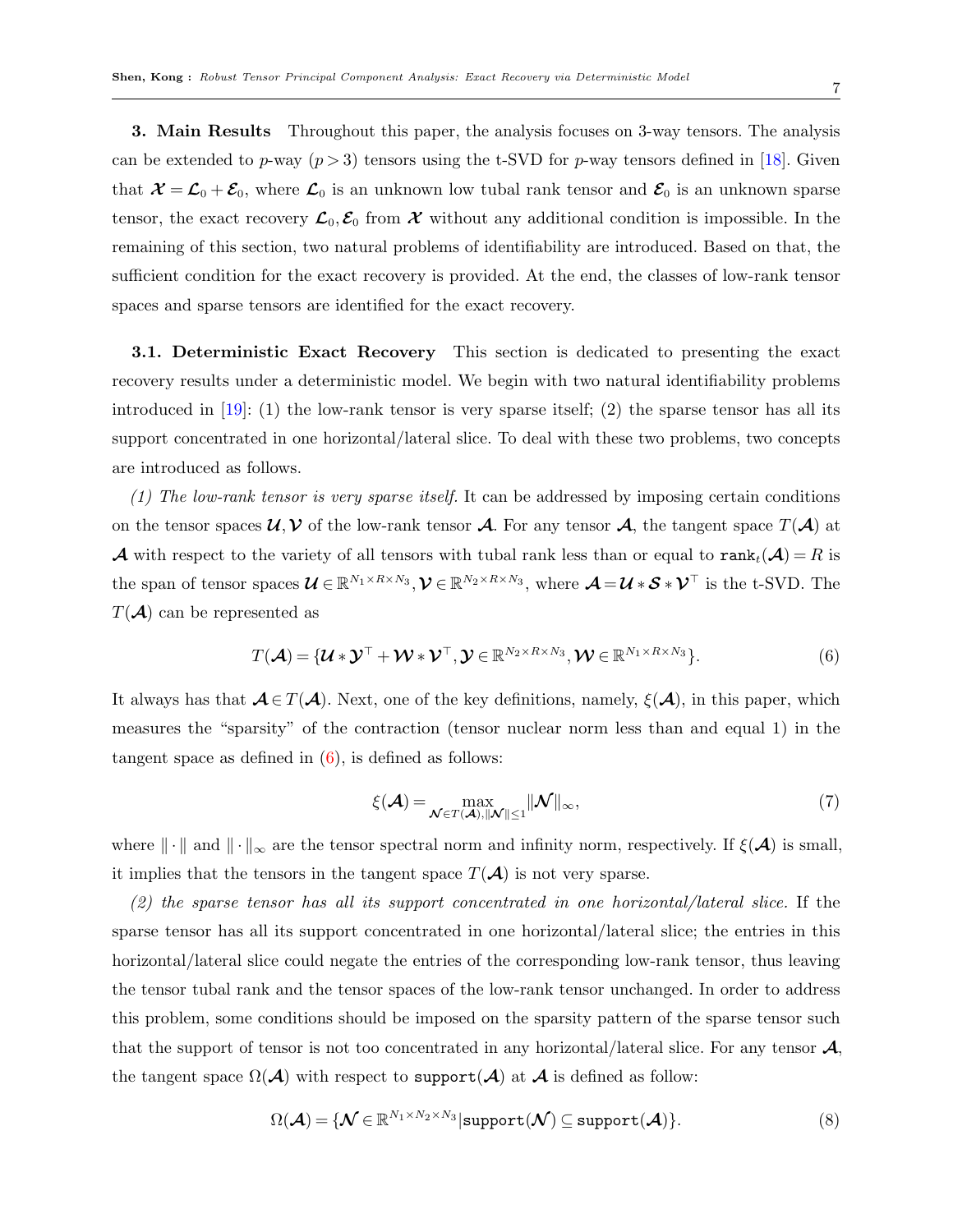Furthermore,  $\mu(\mathcal{A})$  is defined to measure the "concentration" of the tensor in tangent space  $\Omega(\mathcal{A})$ [\(8\)](#page-6-2) as

<span id="page-7-1"></span>
$$
\mu(\mathcal{A}) = \max_{\mathcal{N} \in \Omega(\mathcal{A}), ||\mathcal{N}||_{\infty} \le 1} ||\mathcal{N}||. \tag{9}
$$

If  $\mu(\mathcal{A})$  is small, it implies that the support for the tensor in the tangent space  $\Omega(\mathcal{A})$  is not too concentrated in any horizontal/lateral slice.

Before getting into the exact recovery of  $(\mathcal{L}_0, \mathcal{E}_0)$  from the optimization [\(1\)](#page-1-0), one question deserves further discussion. That is, will  $(\mathcal{L}_0, \mathcal{E}_0)$  be uniquely recovered from its observation  $\mathcal{X}$ ? Because the convex optimization may have multiple optimal solutions, however, there is only one  $(\mathcal{L}_0, \mathcal{E}_0)$ need to be recovered, which leads to a mismatching situation. In order to avoid this situation,  $(\mathcal{L}_0,\mathcal{E}_0)$  should be the unique minimizer of [\(1\)](#page-1-0). Here, the necessary and sufficient condition of unique recovery with respect to the tangent spaces  $T(\mathcal{L}_0)$  and  $\Omega(\mathcal{E}_0)$  is identified, which can be summarized in the following lemma.

<span id="page-7-0"></span>**Lemma 1** Assuming that  $\mathcal{L} \in T(\mathcal{L}_0)$ ,  $\mathcal{E} \in \Omega(\mathcal{E}_0)$ , and  $\mathcal{L} + \mathcal{E} = \mathcal{X}$ , then  $(\mathcal{L}, \mathcal{E})$  has to be  $(\mathcal{L}_0, \mathcal{E}_0)$  if and only if

<span id="page-7-2"></span>
$$
T(\mathcal{L}_0) \cap \Omega(\mathcal{E}_0) = \{0\}.
$$
\n(10)

This lemma tell us that if the  $T(\mathcal{L}_0)$  and  $\Omega(\mathcal{E}_0)$  have a trivial intersection, then we will have the unique decomposition. Furthermore, based on the inverse function theorem, the condition in [1](#page-7-0) is also a sufficient condition for local identifiability around  $(\mathcal{L}_0, \mathcal{E}_0)$  with respect to the low-rank and sparse tensor varieties. Next, a sufficient condition is provided in terms of numerical values  $\xi(\mathcal{L}_0)$ and  $\mu(\mathcal{E}_0)$  to guarantee a trivial intersection between  $T(\mathcal{L}_0)$  and  $\Omega(\mathcal{E}_0)$ .

<span id="page-7-3"></span>**Lemma 2** Given any two tensors  $\mathcal{L}_0$  and  $\mathcal{E}_0$ , we have that

$$
\xi(\mathcal{L}_0)\mu(\mathcal{E}_0)<1 \Rightarrow T(\mathcal{L}_0)\cap\Omega(\mathcal{E}_0)=\{0\},\
$$

where  $\xi(\mathcal{L}_0), \mu(\mathcal{E}_0)$  are defined as [\(7\)](#page-6-3) and [\(9\)](#page-7-1), respectively.

This lemma gives a numerical sufficient condition, namely,  $\xi(\mathcal{L}_0)\mu(\mathcal{E}_0) < 1$ , for an algebraic conclusion, namely,  $T(\mathcal{L}_0) \cap \Omega(\mathcal{E}_0) = \{0\}$  in [\(10\)](#page-7-2). Specifically, both  $\xi(\mathcal{L}_0)$  and  $\mu(\mathcal{E}_0)$  being small implies that the tangent spaces  $T(\mathcal{L}_0)$  and  $\Omega(\mathcal{E}_0)$  intersect transversally. According to lemma [2,](#page-7-3) the tensor rank-sparsity uncertainty principle can be obtained easily as a corollary since  $A \in$  $T(\mathcal{A}) \cap \Omega(\mathcal{A})$ . That is, there is no tensor, which can be too sparse while having diffuse tensor spaces.

**Corollary 1** For any tensor  $A \neq 0$ , the following holds

$$
\xi(\mathcal{A})\mu(\mathcal{A})\geq 1,
$$

where  $\xi(\mathcal{A}), \mu(\mathcal{A})$  are defined as [\(7\)](#page-6-3) and [\(9\)](#page-7-1), respectively.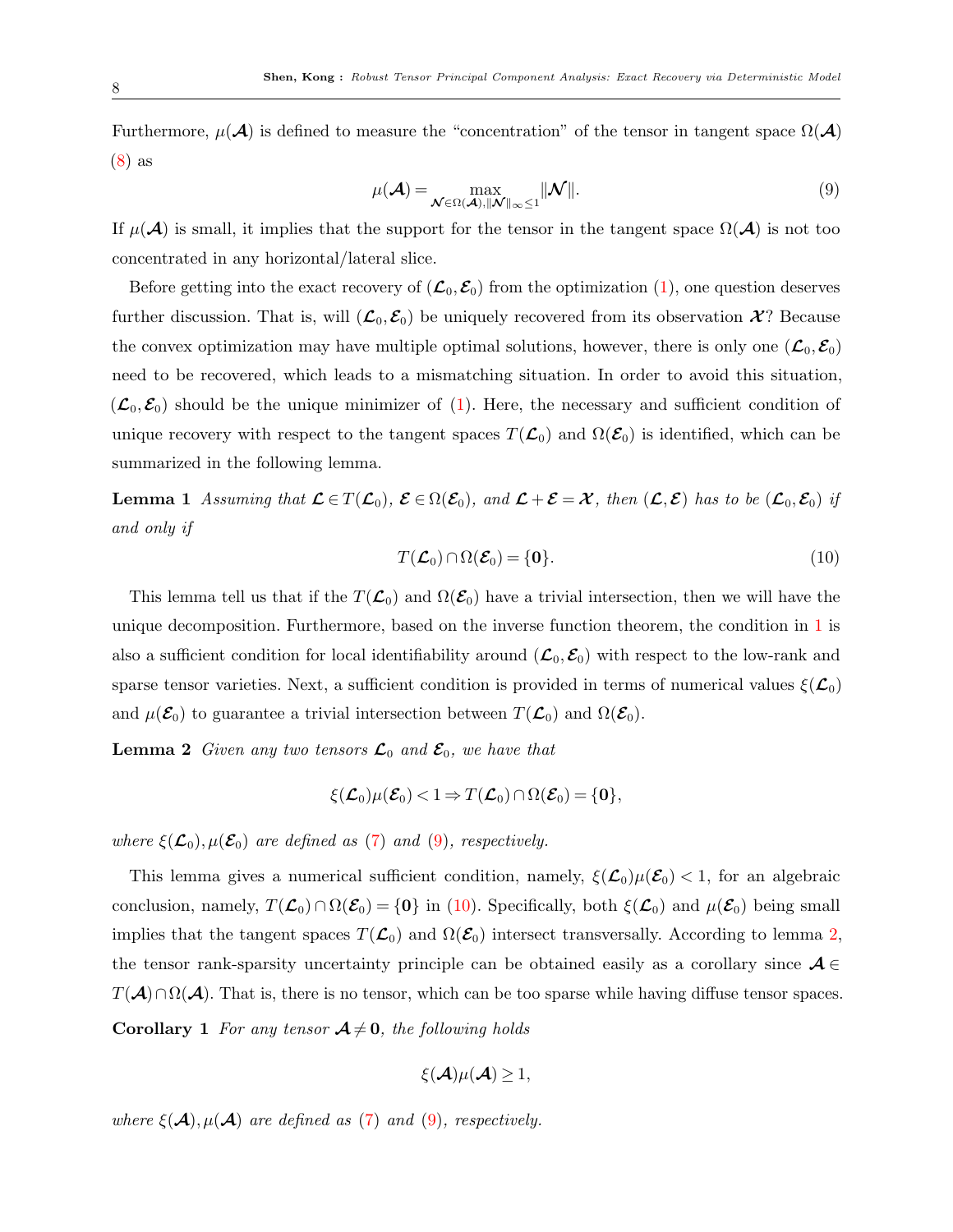In other words, for any tensor  $\mathcal{A} \neq 0$  both  $\xi(\mathcal{A})$  and  $\mu(\mathcal{A})$  cannot be simultaneously small. The key result of this paper is presented in the following theorem.

<span id="page-8-0"></span>**Theorem 3** Given that  $\mathcal{X} = \mathcal{L}_0 + \mathcal{E}_0$  with

$$
\xi(\mathcal{L}_0)\mu(\mathcal{E}_0)<\frac{1}{6},
$$

then  $(\mathcal{L}_0, \mathcal{E}_0)$  is the unique minimizer to [\(1\)](#page-1-0) for the following range of  $\gamma$ :

$$
\gamma \in \left(\frac{\xi(\mathcal{L}_0)}{1-4\xi(\mathcal{L}_0)\mu(\mathcal{E}_0)}, \frac{1-3\xi(\mathcal{L}_0)\mu(\mathcal{E}_0)}{\mu(\mathcal{E}_0)}\right).
$$

Specifically,  $\gamma = \frac{(3\xi(\mathcal{L}_0))^p}{(2\mu(\mathcal{E}_0))^{1-p}}$  for any choice of  $p \in [0,1]$  is always inside the above range and thus guarantees exact recovery of  $(\mathcal{L}_0, \mathcal{E}_0)$ .

The above result shows that if  $\xi(\mathcal{L}_0)\mu(\mathcal{E}_0) < \frac{1}{6}$  $\frac{1}{6}$ , the exact recovery of  $(\mathcal{L}_0, \mathcal{E}_0)$  is guaranteed. Note that  $\xi(\mathcal{L}_0)\mu(\mathcal{E}_0) < \frac{1}{6}$  $\frac{1}{6}$  guarantees that the tangent spaces  $T(\mathcal{L}_0)$  and  $\Omega(\mathcal{E}_0)$  are sufficiently transverse based on Lemma [2.](#page-7-3)

3.2. Characterization of Low-Rank and Sparse Tensors In this section, the classes of low-rank and sparse tensors that satisfy the sufficient condition in Theorem [3.](#page-8-0) We begin with the low-rank tensor with small  $\xi$ . Specifically, we show that tensor with tensor spaces that are incoherent with respect to the standard tensor basis have small  $\xi$ . The tensor incoherence of a tensor subspace  $\mathcal S$  can be measured as follows:

<span id="page-8-1"></span>
$$
\beta(\mathcal{S}) := \max_{n} \|\mathcal{P}_{\mathcal{S}}\mathring{e}_n\|_F, \tag{11}
$$

where  $\mathcal{P}_{\mathcal{S}}$  is the projection onto the tensor subspace  $\mathcal{S}$ . The above definition [\(11\)](#page-8-1) is the same definition in the Tensor Incoherence Conditions used in [\[6,](#page-18-5) [4,](#page-18-3) [17,](#page-19-8) [15\]](#page-19-6). A small value of  $\beta(\mathcal{S})$  implies that the tensor subspace  $S$  is not closely aligned with any of the coordinate axes. Given t-SVD  $\mathcal{L} = \mathcal{U} * \mathcal{S} * \mathcal{V}^{\top}$ , the incoherence of the tensor spaces of a tensor  $\mathcal{L} \in \mathbb{R}^{N_1 \times N_2 \times N_3}$  can be defined as

<span id="page-8-2"></span>
$$
\text{inc}(\mathcal{L}) \coloneqq \max\{\beta(\text{span}(\mathcal{U})), \beta(\text{span}(\mathcal{V}))\},\tag{12}
$$

where  $\text{span}(\mathcal{U})$  and  $\text{span}(\mathcal{V})$  are the smallest tensor linear space contains  $\mathcal{U}$  and  $\mathcal{V}$ , respectively. One question is that: what is the relationship between  $\xi(\mathcal{L})$  and  $inc(\mathcal{L})$ ? Because  $\xi(\mathcal{L})$  is also related to inc( $\mathcal{L}$ ). The following lemma describes the numerical relationship between  $\xi(\mathcal{L})$  and  $inc(\mathcal{L})$ . That is,  $\xi(\mathcal{L})$  is lower and upper bounded by the tensor incoherence  $inc(\mathcal{L})/$ √  $\overline{N_3}$  and  $inc(\mathcal{L})$ , respectively.

<span id="page-8-3"></span>**Lemma 3** Let  $\mathcal{L} \in \mathbb{R}^{N_1 \times N_2 \times N_3}$  be any tensor with  $inc(\mathcal{L})$  defined in [\(12\)](#page-8-2). Then the following result holds:

$$
\mathtt{inc}(\boldsymbol{\mathcal{L}})/\sqrt{N_3} \leq \xi(\boldsymbol{\mathcal{L}}) \leq 2\mathtt{inc}(\boldsymbol{\mathcal{L}}).
$$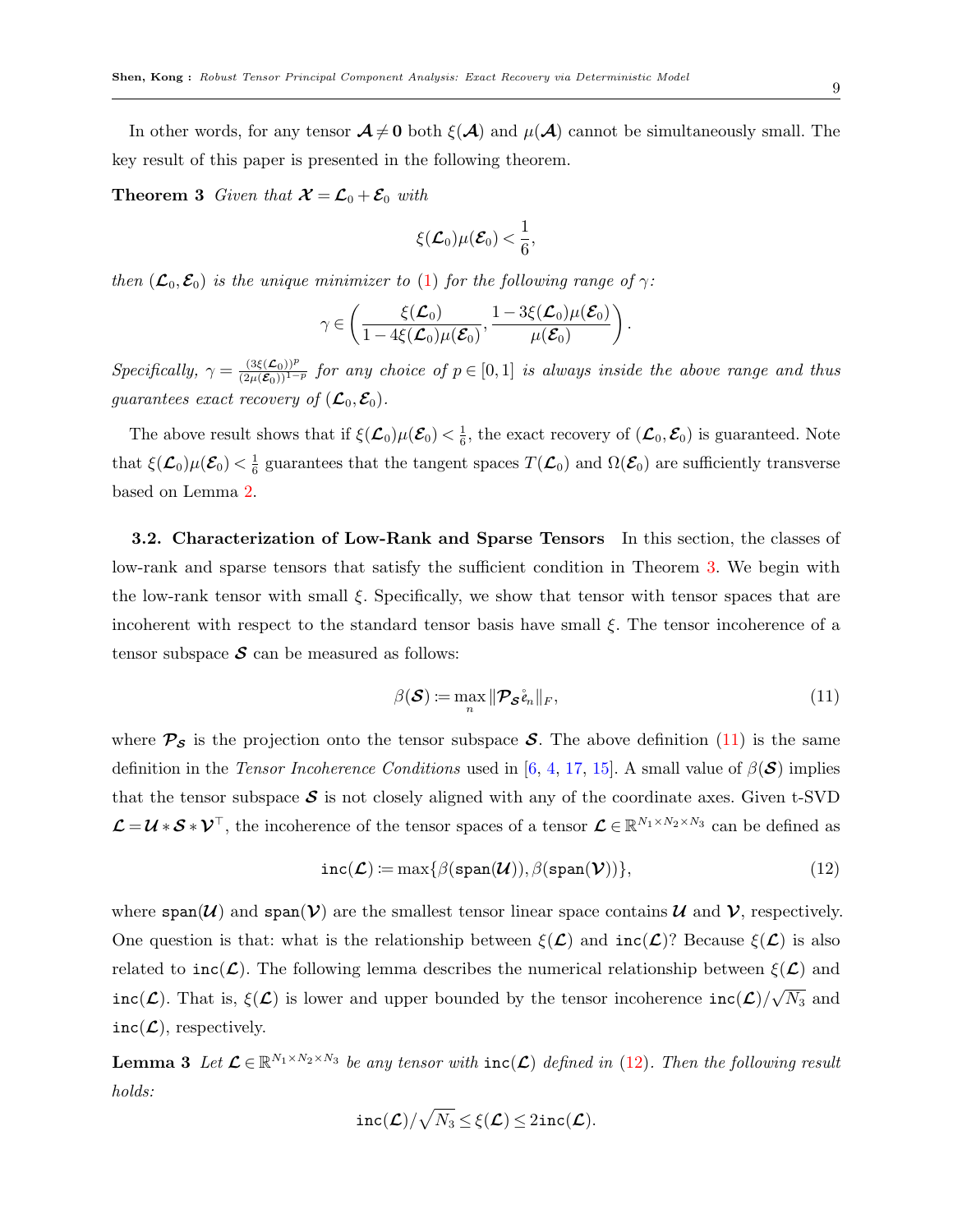Note that the lower bound is different from the result in [\[19\]](#page-19-10) since we deal with the case of 3-way tensors. If  $N_3 = 1$  $N_3 = 1$  $N_3 = 1$ , then Lemma 3 reduces to result in [\[19\]](#page-19-10).

On the other hand, it is also important to know what kind of sparse tensor has small  $\mu$ . We find that the  $\mu$  of a tensor is upper bounded by the maximum number of nonzero entries per horizontal/lateral slice, lower bounded by the minimum number of nonzero entries per horizontal/lateral slice as stated in the below lemma.

<span id="page-9-1"></span>**Lemma 4** Let  $\mathcal{E} \in \mathbb{R}^{N_1 \times N_2 \times N_3}$  be any tensor with at most  $\text{deg}_{max}(\mathcal{E})$  nonzero entries per horizontal/lateral slice and with at least  $\deg_{min}(\mathcal{E})$  nonzero entries per horizontal/lateral slice. The following holds

$$
\texttt{deg}_{min}(\boldsymbol{\mathcal{E}})\!\leq\!\mu(\boldsymbol{\mathcal{E}})\!\leq\! \texttt{deg}_{max}(\boldsymbol{\mathcal{E}}).
$$

This lemma provides lower and upper bounds of  $\mu$  using  $\text{deg}_{min}(\mathcal{E})$  and  $\text{deg}_{max}(\mathcal{E})$ , respectively. However, the upper bound can not exactly characterize the sparsity pattern of a tensor, which is essential to determine the value of  $\mu$ . For example, a 3-way tensor  $\mathcal{E}_1 \in \mathbb{R}^{N_1 \times N_2 \times N_3}$  has one tube of 1 and all reaming tubes of 0, then  $\deg_{max}(\mathcal{E}) = N_3$ , which has the same value of a tensor  $\mathcal{E}_2 \in \mathbb{R}^{N_1 \times N_2 \times N_3}$  with 1 everywhere.

Taking advantages of Lemma [3](#page-8-3) and [4](#page-9-1) together with Theorem [3,](#page-8-0) the following corollary can be concluded. That is, a small product of the low-rank tensor incoherence and bounded sparse tensor implies the exact recovery from the convex optimization [\(1\)](#page-1-0).

**Corollary 2** Given that  $\mathcal{X} = \mathcal{L}_0 + \mathcal{E}_0$  with  $inc(\mathcal{L}_0)$  and  $deg_{max}(\mathcal{E}_0)$ , if we have

$$
\mathtt{inc}(\mathcal{L}_0)\mathtt{deg}_{max}(\mathcal{E}_0)\!<\!\frac{1}{12},
$$

then  $(\mathcal{L}_0, \mathcal{E}_0)$  is the unique minimizer to [\(1\)](#page-1-0) for the following range of  $\gamma$ :

$$
\gamma \in \left(\frac{2\mathrm{inc}(\mathcal{L}_0)}{1-8\mathrm{inc}(\mathcal{L}_0)\mathrm{deg}_{max}(\mathcal{E}_0)}, \frac{1-\mathrm{inc}(\mathcal{L}_0)\mathrm{deg}_{max}(\mathcal{E}_0)}{\mathrm{deg}_{max}(\mathcal{E}_0)}\right).
$$

 $Specifically, \gamma = \frac{(6\text{inc}(\mathcal{L}_0))^p}{(2\text{deg}_{max}(\mathcal{E}_0))^{1-p}}$  for any choice of  $p \in [0,1]$  is always inside the above range and thus guarantees exact recovery of  $(\mathcal{L}_0, \mathcal{E}_0)$ .

<span id="page-9-0"></span>4. Proofs for Main Results This section introduces the key steps underlying the proofs related to the main results in Section [3.](#page-6-0) The notations related to the proofs in this section are introduced first. The orthogonal projection onto the space  $T(\mathcal{L}_0)$  is denoted as  $\mathcal{P}_{T(\mathcal{L}_0)}$ . Given t-SVD of  $\mathcal{L}_0 = \mathcal{U} * \mathcal{S} * \mathcal{V}$ ,  $\mathcal{P}_{T(\mathcal{L}_0)}$  has the following explicit form:

$$
\mathcal{P}_{T(\mathcal{L}_0)}(\mathcal{A}) = \mathcal{P}_{\mathcal{U}} * \mathcal{A} + \mathcal{A} * \mathcal{P}_{\mathcal{V}} - \mathcal{P}_{\mathcal{U}} * \mathcal{A} * \mathcal{P}_{\mathcal{V}},
$$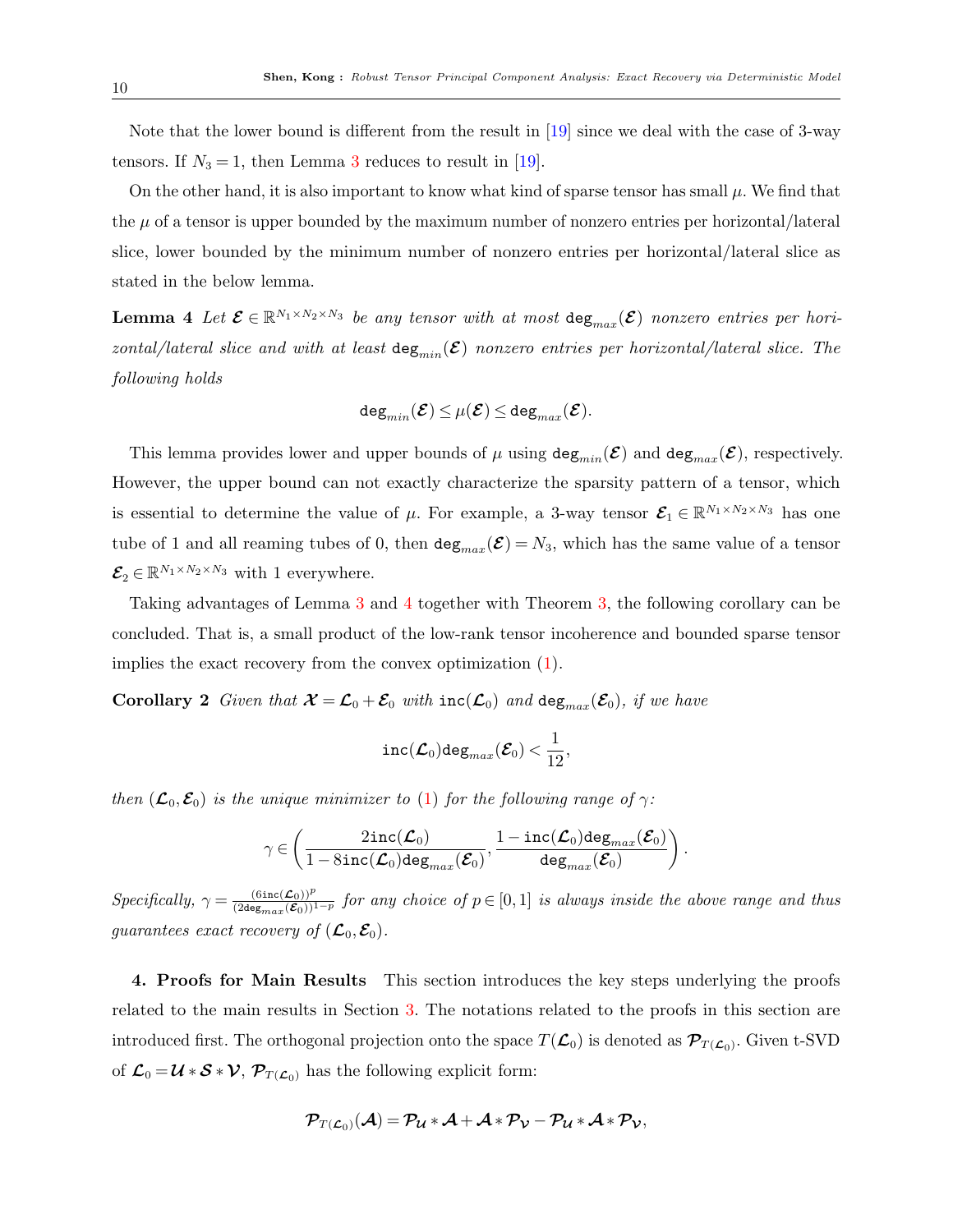where  $\mathcal{P}_{\mathcal{U}} = \mathcal{U} * \mathcal{U}^{\top}$  and  $\mathcal{P}_{\mathcal{V}} = \mathcal{V} * \mathcal{V}^{\top}$ . Denote the orthogonal space to  $T(\mathcal{L}_0)$  as  $T(\mathcal{L}_0)^{\bot}$ . The orthogonal projection onto the space  $T(\mathcal{L}_0)^{\perp}$  is denoted as  $\mathcal{P}_{T(\mathcal{L}_0)^{\perp}}$ , which has the following form

$$
\mathcal{P}_{T(\mathcal{L}_0)^\perp}(\mathcal{A}) \,{=}\, (\mathcal{I}_{N_1} \,{-}\, \mathcal{P}_{\mathcal{U}})*\mathcal{A} * (\mathcal{I}_{N_2} \,{-}\, \mathcal{P}_{\mathcal{V}}),
$$

where  $\mathcal{I}_{N_1}$  and  $\mathcal{I}_{N_2}$  are  $N_1 \times N_1 \times N_3$  and  $N_2 \times N_2 \times N_3$  identity tensors, respectively.

Similarly, the orthogonal projection onto the space  $\Omega(\mathcal{E}_0)$  is denoted as  $\mathcal{P}_{\Omega(\mathcal{E}_0)}$ , which simply sets to zero those entries with support not inside support $(\mathcal{E}_0)$ . The orthogonal projection onto the space  $\Omega(\mathcal{E}_0)$  is denoted as  $\Omega(\mathcal{E}_0)^{\complement}$ , which consists of tensors with complementary support, i.e.,  $\text{support}(\mathcal{E}_0)^\complement.$  The projection onto  $\Omega(\mathcal{E}_0)^\complement$  is denoted as  $\mathcal{P}_{\Omega(\mathcal{E}_0)^\complement}.$ 

4.[1](#page-7-0). Proofs of Lemmas 1 and [2](#page-7-3) In this subsection, we provide the proofs related to the tangent spaces  $T(\mathcal{L})$  and  $\Omega(\mathcal{E})$ .

Proof of Lemma [1.](#page-7-0) Sufficient condition: It is easily seen by observation. Necessary condition: This part can be proved by contradiction. Assume that there is a nonzero tensor  $\mathcal{B}$  such that

<span id="page-10-1"></span>
$$
\mathcal{B}\in T(\mathcal{L}_0)\cap\Omega(\mathcal{E}_0).
$$

 $\mathcal{L}_1 = \mathcal{L}_0 - \mathcal{B}$  and  $\mathcal{E}_1 = \mathcal{E}_0 + \mathcal{B}$  satisfy  $\mathcal{L}_1 \in T(\mathcal{L}_0)$ ,  $\mathcal{E}_1 \in \Omega(\mathcal{E}_0)$  and  $\mathcal{L}_1 + \mathcal{E}_1 = \mathcal{X}$ , which is a contradiction.  $\Box$ 

Proof of Lemma [2.](#page-7-3) First, the following statement is established

<span id="page-10-0"></span>
$$
\max_{\mathcal{N}\in T(\mathcal{L}_0), \|\mathcal{N}\|\leq 1} \|\mathcal{P}_{\Omega(\mathcal{E}_0)}(\mathcal{N})\| < 1 \Rightarrow T(\mathcal{L}_0) \cap \Omega(\mathcal{E}_0) = \{0\}.
$$
\n(13)

The above statement can be proved by contradiction. Assume that the above statement is not true. In other words, there exist  $\mathcal{N} \neq 0$  such that  $\mathcal{N} \in T(\mathcal{L}_0) \cap \Omega(\mathcal{E}_0)$ ,  $\mathcal{N} \in T(\mathcal{L}_0)$  and  $\|\mathcal{N}\| \leq 1$ .  $\mathcal{N}$  can be appropriately scaled such that  $\|\mathcal{N}\|=1$ . However,  $\|\mathcal{P}_{\Omega(\mathcal{E}_0)}(\mathcal{N})\|=\|\mathcal{N}\|=1$  since  $\mathcal{N}\in T(\mathcal{L}_0)\cap T(\mathcal{E}_0)$ , which leads to a contradiction. Next,

$$
\max_{\mathcal{N}\in T(\mathcal{L}_0),\|\mathcal{N}\|\leq 1} \|\mathcal{P}_{\Omega(\mathcal{E}_0)}(\mathcal{N})\| \leq \max_{\mathcal{N}\in T(\mathcal{L}_0),\|\mathcal{N}\|\leq 1} \mu(\mathcal{E}_0) \|\mathcal{P}_{\Omega(\mathcal{E}_0)}(\mathcal{N})\|_{\infty} \leq \max_{\mathcal{N}\in T(\mathcal{L}_0),\|\mathcal{N}\|\leq 1} \mu(\mathcal{E}_0) \|\mathcal{N}\|_{\infty} \leq \mu(\mathcal{E}_0)\xi(\mathcal{L}_0) \leq 1,
$$
\n(14)

where the first inequality follows from the definition of  $\mu(\mathcal{E}_0)$  since  $\mathcal{P}_{\Omega(\mathcal{E}_0)}(\mathcal{N}) \in \Omega(\mathcal{E}_0)$ , the second inequality is due to the fact that  $\|\mathcal{P}_{\Omega(\mathcal{E}_0)}(\mathcal{N})\|_{\infty} \leq \|\mathcal{N}\|_{\infty}$ , the third inequality is based on the definition of  $\xi(\mathcal{E}_0)$ , the last inequality is the condition given in Lemma [2.](#page-7-3) According to [\(13\)](#page-10-0) and [\(14\)](#page-10-1), the proof is concluded. $\Box$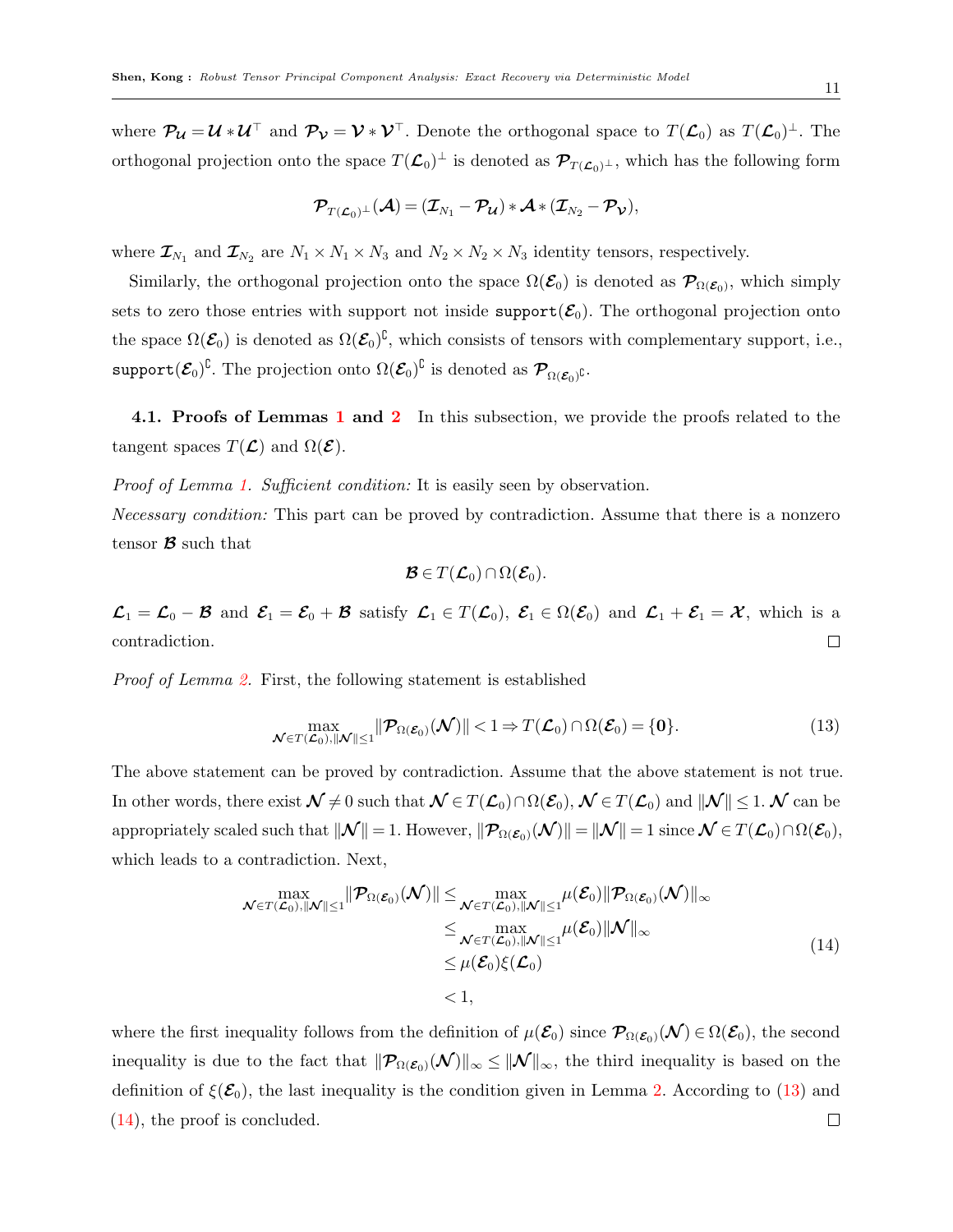4.2. Proof of Theorem [3](#page-8-0) In this subsection, the proof for Theorem 3 is provided, which consists of the following two steps: (1) Sufficient conditions for exact recovery are provided in Lemma [5;](#page-11-0) (2) The conditions in Theorem [3](#page-8-0) satisfy the sufficient conditions given in Lemma [5.](#page-11-0) We begin with stating the Lemma [5,](#page-11-0) and then the corresponding proof is provided accordingly.

<span id="page-11-0"></span>**Lemma 5** Given that  $\mathcal{X} = \mathcal{L}_0 + \mathcal{E}_0$ . Then  $(\mathcal{L}_0, \mathcal{E}_0)$  is the unique minimizer of [\(1\)](#page-1-0) if the following conditions are satisfied:

- 1.  $T(\mathcal{L}_0) \cap \Omega(\mathcal{E}_0) = \{0\}.$
- 2. There exists a dual  $\mathbf{Q} \in \mathbb{R}^{N_1 \times N_2 \times N_3}$  such that
	- (a)  $\mathcal{P}_{T(\mathcal{L}_0)}(\mathcal{Q}) = \mathcal{U} * \mathcal{V}^\top$ ,
	- (b)  $\|\mathcal{P}_{T(\mathcal{L}_0)^\perp}(\mathcal{Q})\|$  < 1,
	- (c)  $\mathcal{P}_{\Omega(\mathcal{E}_0)}(\mathcal{Q}) = \gamma \text{sign}(\mathcal{E}_0),$
	- (d)  $\|\mathcal{P}_{\Omega(\mathcal{E}_0)}\mathfrak{c}(\mathcal{Q})\|_{\infty} < \gamma$ ,

where  $sign(\mathcal{E}_0(n_1, n_2, n_3))$  equals  $+1$  if  $\mathcal{E}_0(n_1, n_2, n_3) > 0$ ,  $-1$  if  $\mathcal{E}_0(n_1, n_2, n_3) < 0$ , and 0 if  $\mathcal{E}_0(n_1, n_2, n_3) = 0.$ 

*Proof of Lemma [5.](#page-11-0)* We will show that  $(\mathcal{L}_0, \mathcal{E}_0)$  is the minimizer first. From the optimality conditions for a convex optimization problem [\[20\]](#page-19-11),  $(\mathcal{L}_0, \mathcal{E}_0)$  is a minimizer if and only if there exists a dual  $\mathbf{Q} \in \mathbb{R}^{N_1 \times N_2 \times N_3}$  such that

$$
\mathcal{Q} \in \partial \|\mathcal{L}_0\|_* \text{ and } \mathcal{Q} \in \gamma \partial \|\mathcal{E}_0\|_1.
$$

Here  $\mathcal{Q} \in \partial ||\mathcal{L}_0||_*$  if and only if [\[21\]](#page-19-12):

<span id="page-11-1"></span>
$$
\mathcal{P}_{T(\mathcal{L}_0)}(\mathcal{Q}) = \mathcal{U} * \mathcal{V}^\top \text{ and } \|\mathcal{P}_{T(\mathcal{L}_0)}\_\perp(\mathcal{Q})\| \le 1. \tag{15}
$$

Based on the properties of the subdifferential of the  $\ell_1$  norm,  $\mathcal{Q} \in \gamma \partial \|\mathcal{E}_0\|_1$  if and only if

<span id="page-11-2"></span>
$$
\mathcal{P}_{\Omega(\mathcal{E}_0)}(\mathcal{Q}) = \gamma \text{sign}(\mathcal{E}_0) \text{ and } \|\mathcal{P}_{\Omega(\mathcal{E}_0)^C}(\mathcal{Q})\|_{\infty} \leq \gamma.
$$
\n(16)

Therefore, [\(15\)](#page-11-1) and [\(16\)](#page-11-2) are necessary and sufficient conditions for  $(\mathcal{L}_0, \mathcal{E}_0)$  to be a minimizer of [\(1\)](#page-1-0). Hence,  $(\mathcal{L}_0, \mathcal{E}_0)$  is a minimizer of (1) with the conditions given in Lemma [5.](#page-11-0) Next, we show that  $(\mathcal{L}_0, \mathcal{E}_0)$  is also a unique minimizer. To avoid cluttered notation, in the rest of this subsection, we denote  $T = T(\mathcal{L}_0)$ ,  $T^{\perp} = T(\mathcal{L}_0)^{\perp}$ ,  $\Omega = \Omega(\mathcal{E}_0)$ , and  $\Omega^{\complement} = \Omega(\mathcal{E}_0)^{\complement}$ .

We consider a feasible perturbation  $(\mathcal{L}_0 + \mathcal{H}, \mathcal{E}_0 - \mathcal{H})$  and show that the objective increases whenever  $\mathcal{H} \neq 0$ , hence proving that  $(\mathcal{L}_0,\mathcal{E}_0)$  is the unique minimizer. To do this, let  $(\mathcal{Q}_\mathcal{L},\mathcal{Q}_\mathcal{E})$  be an arbitrary subgradient of the objective function in [\(1\)](#page-1-0) at  $(\mathcal{L}_0, \mathcal{E}_0)$ . By the definition of subgradients,

<span id="page-11-3"></span>
$$
\|\mathcal{L}_0 + \mathcal{H}\|_* + \gamma \|\mathcal{E}_0 - \mathcal{H}\|_1 \ge \|\mathcal{L}_0\|_* + \gamma \|\mathcal{E}_0\|_1 + \langle \mathcal{Q}_\mathcal{L}, \mathcal{H} \rangle - \langle \mathcal{Q}_\mathcal{E}, \mathcal{H} \rangle \tag{17}
$$

Since  $(Q_{\mathcal{L}},Q_{\mathcal{E}})$  is a subgradient of the objective function in [\(1\)](#page-1-0) at  $(\mathcal{L}_0,\mathcal{E}_0)$ , the conditions in [\(15\)](#page-11-1) and [\(16\)](#page-11-2) hold, namely,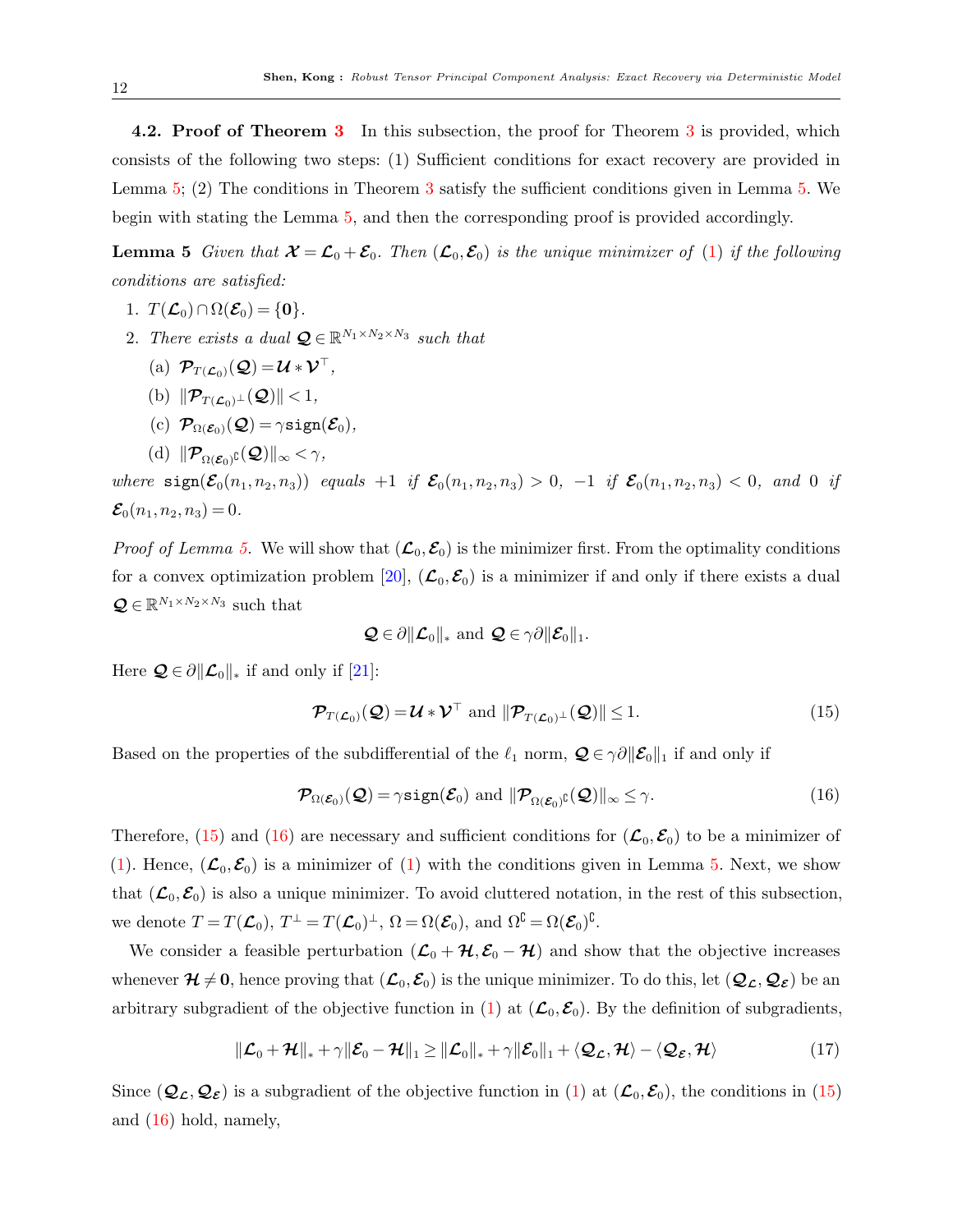- $\mathcal{Q}_c = \mathcal{U} * \mathcal{V}^\top + \mathcal{P}_{\tau \perp}(\mathcal{Q}_c)$ , with  $\|\mathcal{P}_{\tau \perp}(\mathcal{Q}_c)\|$  < 1.
- $\mathcal{Q}_{\mathcal{E}} = \gamma \text{sign}(\mathcal{E}_0) + \mathcal{P}_{\Omega}(\mathcal{Q}_{\mathcal{E}})$ , with  $\|\mathcal{P}_{\Omega}(\mathcal{Q}_{\mathcal{E}})\|_{\infty} \leq \gamma$ .

Given the existence of the dual  $\mathcal Q$  in Lemma [5,](#page-11-0) we have that

<span id="page-12-0"></span>
$$
\langle \mathcal{Q}_{\mathcal{L}}, \mathcal{H} \rangle = \langle \mathcal{U} * \mathcal{V}^{\top} + \mathcal{P}_{T^{\perp}}(\mathcal{Q}_{\mathcal{L}}), \mathcal{H} \rangle
$$
  
\n
$$
= \langle \mathcal{Q} - \mathcal{P}_{T^{\perp}}(\mathcal{Q}) + \mathcal{P}_{T^{\perp}}(\mathcal{Q}_{\mathcal{L}}), \mathcal{H} \rangle
$$
  
\n
$$
= \langle \mathcal{P}_{T^{\perp}}(\mathcal{Q}_{\mathcal{L}}) - \mathcal{P}_{T^{\perp}}(\mathcal{Q}), \mathcal{H} \rangle + \langle \mathcal{Q}, \mathcal{H} \rangle
$$
\n(18)

Similarly, we have that

<span id="page-12-3"></span><span id="page-12-2"></span><span id="page-12-1"></span>
$$
\langle \mathcal{Q}_{\varepsilon}, \mathcal{H} \rangle = \langle \gamma \text{sign}(\mathcal{E}_0) + \mathcal{P}_{\Omega^{\complement}}(\mathcal{Q}_{\varepsilon}), \mathcal{H} \rangle
$$
  
\n
$$
= \langle \mathcal{Q} - \mathcal{P}_{\Omega^{\complement}}(\mathcal{Q}) + \mathcal{P}_{\Omega^{\complement}}(\mathcal{Q}_{\varepsilon}), \mathcal{H} \rangle
$$
  
\n
$$
= \langle \mathcal{P}_{\Omega^{\complement}}(\mathcal{Q}_{\varepsilon}) - \mathcal{P}_{\Omega^{\complement}}(\mathcal{Q}), \mathcal{H} \rangle + \langle \mathcal{Q}, \mathcal{H} \rangle
$$
\n(19)

Putting [\(18\)](#page-12-0) and [\(19\)](#page-12-1) together with [\(17\)](#page-11-3), we have the following inequality

$$
\|\mathcal{L}_0 + \mathcal{H}\|_* + \gamma \|\mathcal{E}_0 - \mathcal{H}\|_1
$$
  
\n
$$
\geq \|\mathcal{L}_0\|_* + \gamma \|\mathcal{E}_0\|_1 + \langle \mathcal{P}_{T^\perp}(\mathcal{Q}_\mathcal{L}) - \mathcal{P}_{T^\perp}(\mathcal{Q}), \mathcal{H} \rangle - \langle \mathcal{P}_{\Omega^c}(\mathcal{Q}_\mathcal{E}) - \mathcal{P}_{\Omega^c}(\mathcal{Q}), \mathcal{H} \rangle \tag{20}\n= \|\mathcal{L}_0\|_* + \gamma \|\mathcal{E}_0\|_1 + \langle \mathcal{P}_{T^\perp}(\mathcal{Q}_\mathcal{L}) - \mathcal{P}_{T^\perp}(\mathcal{Q}), \mathcal{P}_{T^\perp}(\mathcal{H}) \rangle - \langle \mathcal{P}_{\Omega^c}(\mathcal{Q}_\mathcal{E}) - \mathcal{P}_{\Omega^c}(\mathcal{Q}), \mathcal{P}_{\Omega^c}(\mathcal{H}) \rangle.
$$

Let the t-SVD of  $\mathcal{P}_{T}(\mathcal{H})$  as  $\tilde{\mathcal{U}} * \tilde{\mathcal{S}} * \tilde{\mathcal{V}}^{\top}$ , we set  $\mathcal{P}_{T}(\mathcal{Q}_{\mathcal{L}}) = \tilde{\mathcal{U}} * \tilde{\mathcal{V}}^{\top}$  such that  $\|\mathcal{P}_{T}(\mathcal{Q}_{\mathcal{L}})\| = 1$ and  $\langle \mathcal{P}_{T^{\perp}}(\mathcal{Q}_{\mathcal{L}}), \mathcal{P}_{T^{\perp}}(\mathcal{H}) \rangle = ||\mathcal{P}_{T^{\perp}}(\mathcal{H})||_*$ , which satisfy the conditions in [\(15\)](#page-11-1). Furthermore, we set  $\mathcal{P}_{\Omega^{\complement}}(\mathcal{Q}_{\mathcal{E}}) = -\gamma \text{sign}(\mathcal{P}_{\Omega^{\complement}}(\mathcal{H}))$  such that  $\|\mathcal{P}_{\Omega^{\complement}}(\mathcal{Q}_{\mathcal{E}})\|_{\infty} = \gamma$  and  $\langle \mathcal{P}_{\Omega^{\complement}}(\mathcal{Q}_{\mathcal{E}}), \mathcal{P}_{\Omega^{\complement}}(\mathcal{H}) \rangle = -\gamma \|\mathcal{P}_{\Omega^{\complement}}(\mathcal{H})\|_{1}$ , which satisfy the conditions in [\(16\)](#page-11-2). Based on the carefully selected  $\mathcal{P}_{T^{\perp}}(\mathcal{Q}_{\mathcal{L}})$  and  $\mathcal{P}_{\Omega^{\complement}}(\mathcal{Q}_{\mathcal{E}})$ , the inequality [\(20\)](#page-12-2) can be simplified as

$$
\|\mathcal{L}_0 + \mathcal{H}\|_* + \gamma \|\mathcal{E}_0 - \mathcal{H}\|_1
$$
\n
$$
\geq \|\mathcal{L}_0\|_* + \gamma \|\mathcal{E}_0\|_1 + \langle \mathcal{P}_{T^\perp}(\mathcal{Q}_{\mathcal{L}}) - \mathcal{P}_{T^\perp}(\mathcal{Q}), \mathcal{P}_{T^\perp}(\mathcal{H}) \rangle - \langle \mathcal{P}_{\Omega^c}(\mathcal{Q}_{\mathcal{E}}) - \mathcal{P}_{\Omega^c}(\mathcal{Q}), \mathcal{P}_{\Omega^c}(\mathcal{H}) \rangle
$$
\n
$$
= \|\mathcal{L}_0\|_* + \gamma \|\mathcal{E}_0\|_1 + \|\mathcal{P}_{T^\perp}(\mathcal{H})\|_* - \langle \mathcal{P}_{T^\perp}(\mathcal{Q}), \mathcal{P}_{T^\perp}(\mathcal{H}) \rangle + \gamma \|\mathcal{P}_{\Omega^c}(\mathcal{H})\|_1 + \langle \mathcal{P}_{\Omega^c}(\mathcal{Q}), \mathcal{P}_{\Omega^c}(\mathcal{H}) \rangle \quad (21)
$$
\n
$$
\geq \|\mathcal{L}_0\|_* + \gamma \|\mathcal{E}_0\|_1 + (1 - \|\mathcal{P}_{T^\perp}(\mathcal{Q})\|) \|\mathcal{P}_{T^\perp}(\mathcal{H})\|_* + (\gamma - \|\mathcal{P}_{\Omega^c}(\mathcal{Q})\|_\infty) \|\mathcal{P}_{\Omega^c}(\mathcal{H})\|_1
$$
\n
$$
> \|\mathcal{L}_0\|_* + \gamma \|\mathcal{E}_0\|_1,
$$

where the first inequality is based on carefully selected  $\mathcal{P}_{T^{\perp}}(\mathcal{Q}_{\mathcal{L}})$  and  $\mathcal{P}_{\Omega}(\mathcal{Q}_{\mathcal{E}})$ , the second inequality is due to the fact that  $|\langle \mathcal{P}_{T^{\perp}}(\mathcal{Q}), \mathcal{P}_{T^{\perp}}(\mathcal{H}) \rangle| \leq ||\mathcal{P}_{T^{\perp}}(\mathcal{Q})|| \cdot ||\mathcal{P}_{T^{\perp}}(\mathcal{H})||_*$  and  $|\langle \mathcal{P}_{\Omega^{\complement}}(\mathcal{Q}), \mathcal{P}_{\Omega^{\complement}}(\mathcal{H}) \rangle| \leq$  $\|\mathcal{P}_{\Omega}(\mathcal{Q})\|_{\infty} \cdot \|\mathcal{P}_{\Omega}(\mathcal{H})\|_{1}$ , and the last inequality is due to the given conditions in Lemma [5,](#page-11-0) namely,  $\|\mathcal{P}_{T(\mathcal{L}_0)^{\perp}}(\mathcal{Q})\| < 1$  and  $\|\mathcal{P}_{\Omega(\mathcal{E}_0)^{\complement}}(\mathcal{Q})\|_{\infty} < \gamma$ , and  $\|\mathcal{P}_{T^{\perp}}(\mathcal{H})\|_{*} + \|\mathcal{P}_{\Omega^{\complement}}(\mathcal{H})\|_{1} > 0$ , which is derived from  $\mathcal{H} \neq 0$  and the given condition  $T(\mathcal{L}_0) \cap \Omega(\mathcal{E}_0) = \{0\}.$ 

The above inequality [\(21\)](#page-12-3) leads to the statement that  $\|\mathcal{L}_0 + \mathcal{H}\|_* + \gamma \|\mathcal{E}_0 - \mathcal{H}\|_1 > \|\mathcal{L}_0\|_* + \gamma \|\mathcal{E}_0\|_1$ unless  $\mathcal{H} = 0$ . Thus, the uniqueness of  $(\mathcal{L}_0, \mathcal{E}_0)$  is proved here.  $\Box$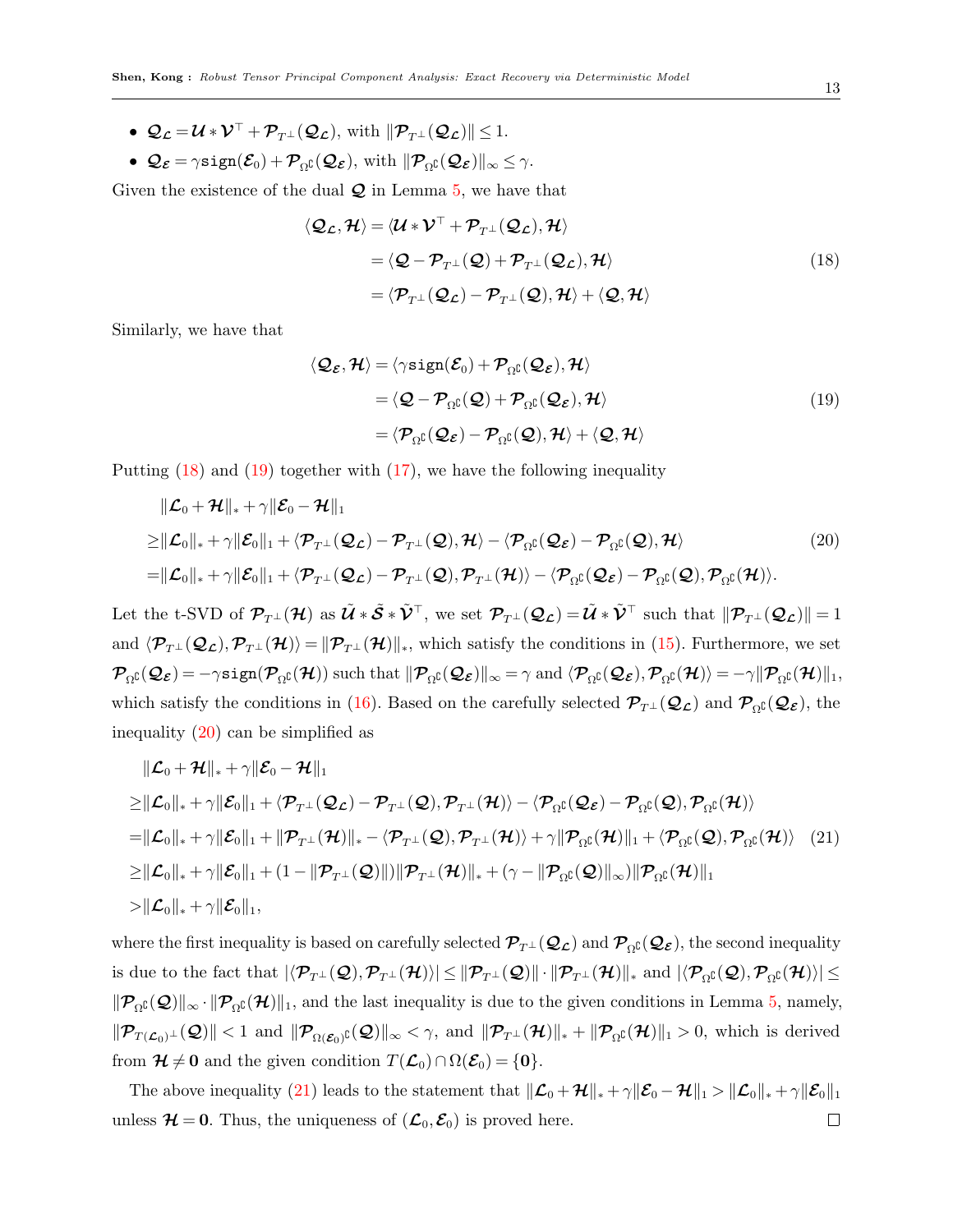Proof of Theorem [3.](#page-8-0) The proof of Theorem [3](#page-8-0) can be viewed as a dual certification. That is, given the condition in Theorem [3,](#page-8-0) there exist a dual  $\mathcal Q$  satisfying the sufficient conditions provided in Lemma [5.](#page-11-0) We aims to construct a dual  $\mathcal Q$  by considering candidates in the direct sum  $T \bigoplus \Omega$ of the tangent spaces. Since  $\xi(\mathcal{L}_0)\mu(\mathcal{E}_0) < \frac{1}{6}$  $\frac{1}{6}$ , we can conclude from Lemma [2](#page-7-3) that there exist a unique  $\hat{\mathbf{\mathcal{Q}}}$  such that  $\mathcal{P}_T(\hat{\mathbf{\mathcal{Q}}}) = \mathcal{U} * \mathcal{V}^\top$  and  $\mathcal{P}_\Omega(\hat{\mathbf{\mathcal{Q}}}) = \gamma \text{sign}(\mathcal{E}_0)$ . The rest of this proof shows that if  $\xi(\mathcal{L}_0)\mu(\mathcal{E}_0) < \frac{1}{6}$  $\frac{1}{6}$ , then the projections of such a  $\hat{\mathcal{Q}}$  onto  $T^{\perp}$  and onto  $\Omega^{\complement}$  will be small, namely,  $\|\mathcal{P}_{T(\mathcal{L}_0)^{\perp}}(\mathcal{Q})\|$  < 1 and  $\|\mathcal{P}_{\Omega(\mathcal{E}_0)^{\complement}}(\mathcal{Q})\|_{\infty}$  <  $\gamma$ .

Note that  $\mathcal Q$  can be uniquely decomposed into two parts, namely, an element of  $T$  and an element of  $\Omega$ , which can be expressed as  $\hat{\mathcal{Q}} = \mathcal{Q}_T + \mathcal{Q}_\Omega$  where  $\mathcal{Q}_T \in T$  and  $\mathcal{Q}_\Omega \in \Omega$ . Let  $\mathcal{Q}_T = \mathcal{U} * \mathcal{V}^\top + \mathcal{H}_T$ and  $\mathcal{Q}_{\Omega} = \gamma \text{sign}(\mathcal{E}_0) + \mathcal{H}_{\Omega}$ . Accordingly,

$$
\boldsymbol{\mathcal{P}}_T(\hat{\mathcal{Q}})\hspace{-0.2em} =\hspace{-0.2em} \boldsymbol{\mathcal{U}}\hspace{-0.2em}*\boldsymbol{\mathcal{V}}^\top\hspace{-0.2em}+\hspace{-0.2em}\boldsymbol{\mathcal{H}}_T\hspace{-0.2em}+\hspace{-0.2em}\boldsymbol{\mathcal{P}}_T(\gamma\texttt{sign}(\boldsymbol{\mathcal{E}}_0)\hspace{-0.2em}+\hspace{-0.2em}\boldsymbol{\mathcal{H}}_\Omega).
$$

Since  $\mathcal{P}_T(\hat{\mathcal{Q}}) = \mathcal{U} * \mathcal{V}^\top$ , the below can be obtained

$$
\boldsymbol{\mathcal{H}}_T=-\boldsymbol{\mathcal{P}}_T(\gamma\texttt{sign}(\boldsymbol{\mathcal{E}}_0)+\boldsymbol{\mathcal{H}}_\Omega).
$$

Similarly,

<span id="page-13-0"></span>
$$
\boldsymbol{\mathcal{H}}_{\Omega} = -\boldsymbol{\mathcal{P}}_{\Omega}(\boldsymbol{\mathcal{U}} * \boldsymbol{\mathcal{V}}^{\top} + \boldsymbol{\mathcal{H}}_{T}).
$$

Next,

$$
\|\mathcal{P}_{T^{\perp}}(\hat{\mathcal{Q}})\| = \|\mathcal{P}_{T^{\perp}}(\gamma \text{sign}(\mathcal{E}_0) + \mathcal{H}_{\Omega})\|
$$
  
\n
$$
\leq \|\gamma \text{sign}(\mathcal{E}_0) + \mathcal{H}_{\Omega}\|
$$
  
\n
$$
\leq \mu(\mathcal{E}_0) \|\gamma \text{sign}(\mathcal{E}_0) + \mathcal{H}_{\Omega}\|_{\infty}
$$
  
\n
$$
\leq \mu(\mathcal{E}_0)(\gamma + \|\mathcal{H}_{\Omega}\|_{\infty}),
$$
\n(22)

where the first inequality is obvious, the second inequality is based on the definition of  $\mu(\mathcal{E}_0)$  since  $\gamma$ sign $(\mathcal{E}_0) + \mathcal{H}_\Omega \in \Omega$ . The bound  $\|\mathcal{P}_{\Omega}(\hat{\mathcal{Q}})\|_{\infty}$  can be obtained as follows

<span id="page-13-1"></span>
$$
\|\mathcal{P}_{\Omega^{\complement}}(\hat{\mathcal{Q}})\|_{\infty} = \|\mathcal{P}_{\Omega^{\complement}}(\mathcal{U} * \mathcal{V}^{\top} + \mathcal{H}_{T})\|_{\infty} \n\leq \|\mathcal{U} * \mathcal{V}^{\top} + \mathcal{H}_{T}\|_{\infty} \n\leq \xi(\mathcal{L}_{0}) \|\mathcal{U} * \mathcal{V}^{\top} + \mathcal{H}_{T}\| \n\leq \xi(\mathcal{L}_{0})(1 + \|\mathcal{H}_{T}\|),
$$
\n(23)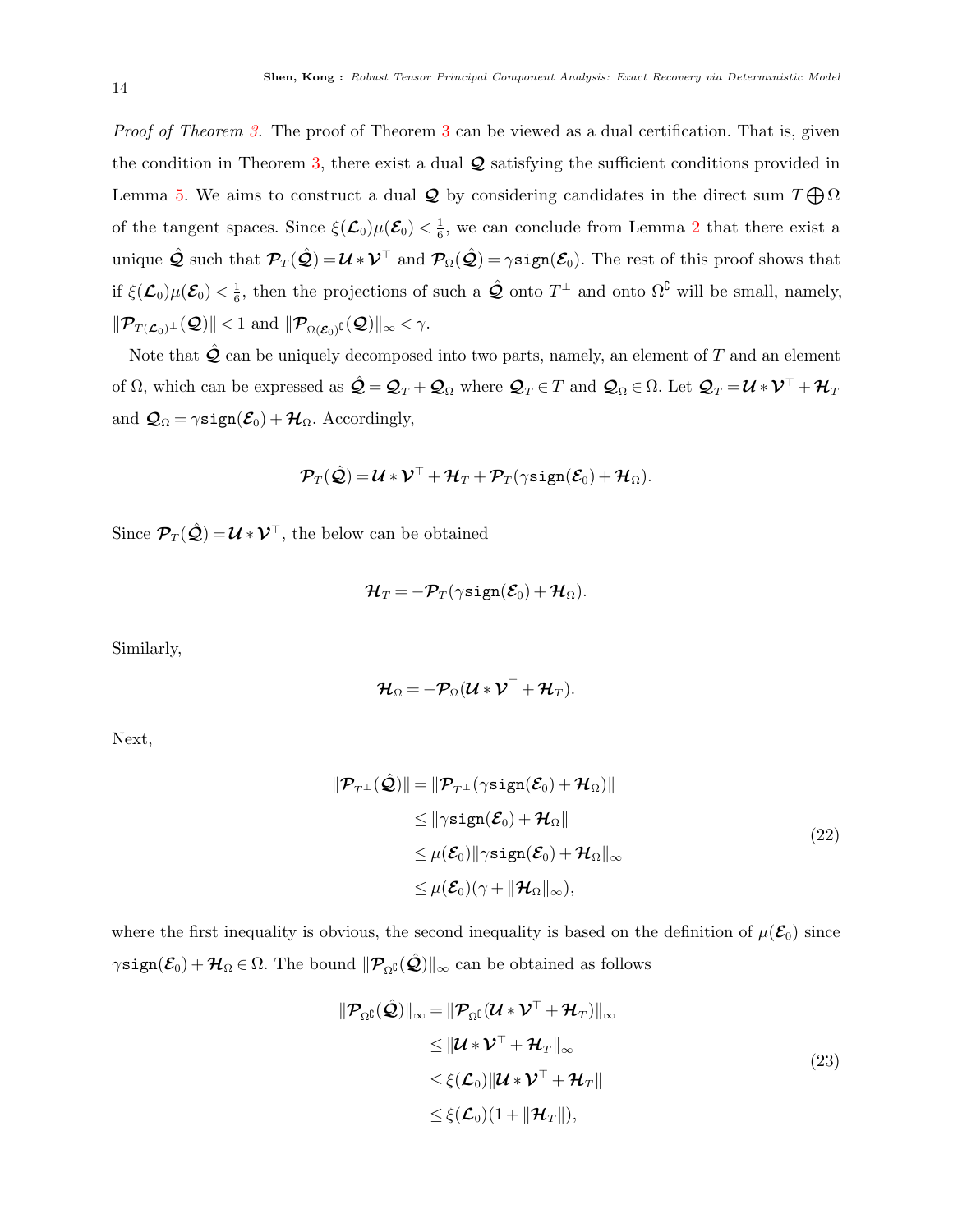where the first inequality is obvious, the second inequality is based on the definition of  $\xi(\mathcal{L}_0)$  since  $\mathcal{U} * \mathcal{V}^{\top} + \mathcal{H}_{T} \in T$ , and the last inequality is due to the triangle inequality for tensor spectral norm. Furthermore, the bounds for  $\|\mathcal{H}_T\|$  and  $\|\mathcal{H}_\Omega\|_{\infty}$  are derived, respectively.

<span id="page-14-1"></span>
$$
\|\mathcal{H}_T\| = \|\mathcal{P}_T(\gamma \text{sign}(\mathcal{E}_0) + \mathcal{H}_\Omega)\|
$$
  
\n
$$
\leq 2\|\gamma \text{sign}(\mathcal{E}_0) + \mathcal{H}_\Omega\|
$$
  
\n
$$
\leq 2\mu(\mathcal{E}_0)\|\gamma \text{sign}(\mathcal{E}_0) + \mathcal{H}_\Omega\|_\infty
$$
  
\n
$$
\leq 2\mu(\mathcal{E}_0)(\gamma + \|\mathcal{H}_\Omega\|_\infty),
$$
\n(24)

where the first inequality is due to the fact that  $\|\mathcal{P}_T(\mathcal{A})\| \leq 2\|\mathcal{A}\|$ , the second inequality is based on the definition  $\mu(\mathcal{E}_0)$ , and the last inequality is obtained by the triangle inequality for  $\|\cdot\|_{\infty}$ . Similarly,

<span id="page-14-0"></span>
$$
\|\mathcal{H}_{\Omega}\|_{\infty} = \|\mathcal{P}_{\Omega}(\mathcal{U} * \mathcal{V}^{\top} + \mathcal{H}_{T})\|_{\infty} \n\leq \|\mathcal{U} * \mathcal{V}^{\top} + \mathcal{H}_{T}\|_{\infty} \n\leq \xi(\mathcal{L}_{0})\|\mathcal{U} * \mathcal{V}^{\top} + \mathcal{H}_{T}\| \n\leq \xi(\mathcal{L}_{0})(1 + \|\mathcal{H}_{T}\|),
$$
\n(25)

where the first inequality is obvious, the second inequality is based on the definition  $\xi(\mathcal{L}_0)$ , and the last inequality is obtained by the triangle inequality for tensor spectral norm  $\|\cdot\|$ .

Plugging  $(25)$  into  $(24)$ , we have that

<span id="page-14-3"></span>
$$
\|\mathcal{H}_T\| \le 2\mu(\mathcal{E}_0)(\gamma + \xi(\mathcal{L}_0)(1 + \|\mathcal{H}_T\|))
$$
  
\n
$$
\Rightarrow \|\mathcal{H}_T\| \le \frac{2\gamma\mu(\mathcal{E}_0) + 2\xi(\mathcal{L}_0)\mu(\mathcal{E}_0)}{1 - 2\xi(\mathcal{L}_0)\mu(\mathcal{E}_0)}.
$$
\n(26)

Inversely, plugging  $(24)$  into  $(25)$ ,

<span id="page-14-2"></span>
$$
\|\mathcal{H}_{\Omega}\|_{\infty} \leq \xi(\mathcal{L}_{0})(1+2\mu(\mathcal{E}_{0})(\gamma+\|\mathcal{H}_{\Omega}\|_{\infty}))
$$
  
\n
$$
\Rightarrow \|\mathcal{H}_{\Omega}\|_{\infty} \leq \frac{\xi(\mathcal{L}_{0}) + 2\gamma\xi(\mathcal{L}_{0})\mu(\mathcal{E}_{0})}{1 - 2\xi(\mathcal{L}_{0})\mu(\mathcal{E}_{0})}.
$$
\n(27)

Now we can bound  $\|\mathcal{P}_{T^{\perp}}(\hat{\mathcal{Q}})\|$  by combining [\(22\)](#page-13-0) and [\(27\)](#page-14-2),

$$
\|\mathcal{P}_{T^{\perp}}(\hat{\mathcal{Q}})\| \leq \mu(\mathcal{E}_0)(\gamma + \frac{\xi(\mathcal{L}_0) + 2\gamma\xi(\mathcal{L}_0)\mu(\mathcal{E}_0)}{1 - 2\xi(\mathcal{L}_0)\mu(\mathcal{E}_0)})
$$
  
\n
$$
= \mu(\mathcal{E}_0) \frac{\gamma + \xi(\mathcal{L}_0)}{1 - 2\xi(\mathcal{L}_0)\mu(\mathcal{E}_0)}
$$
  
\n
$$
< \mu(\mathcal{E}_0) \frac{\frac{1 - 3\xi(\mathcal{L}_0)\mu(\mathcal{E}_0)}{\mu(\mathcal{E}_0)} + \xi(\mathcal{L}_0)}{1 - 2\xi(\mathcal{L}_0)\mu(\mathcal{E}_0)}
$$
  
\n
$$
= 1,
$$

where the first inequality is given by plugging  $(27)$  into  $(22)$ , the second inequality is due to the assumption in Theorem [3,](#page-8-0) namely,  $\gamma < \frac{1-3\xi(\mathcal{L}_0)\mu(\mathcal{E}_0)}{\mu(\mathcal{E}_0)}$ .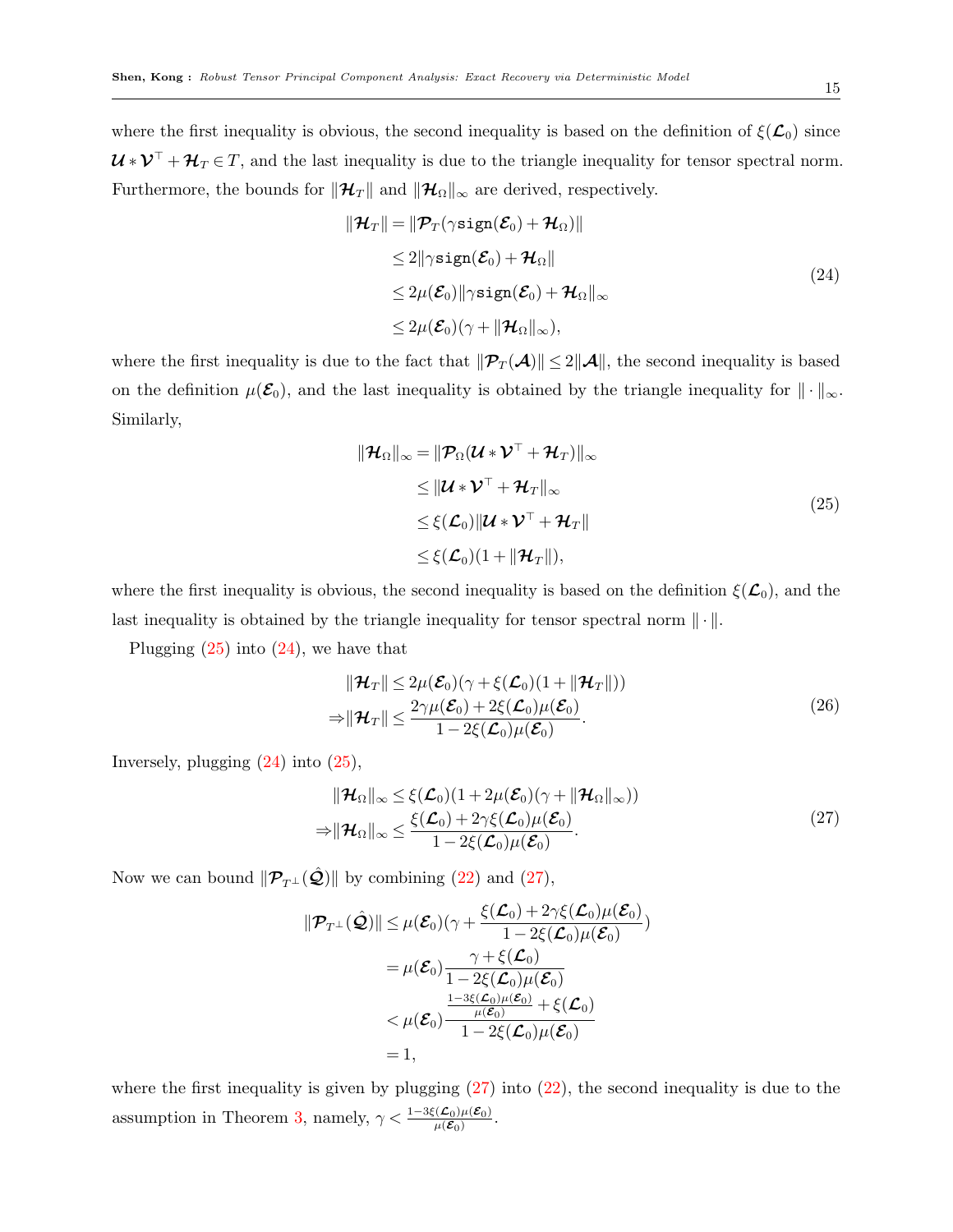In the end of this proof, the bound for  $\|\mathcal{P}_{\Omega}(\hat{\mathcal{Q}})\|_{\infty}$  can be obtained by combining by plugging [\(26\)](#page-14-3) into [\(23\)](#page-13-1),

$$
\begin{aligned}\n\|\mathcal{P}_{\Omega}(\hat{\mathcal{Q}})\|_{\infty} &\leq \xi(\mathcal{L}_{0})(1+\frac{2\gamma\mu(\mathcal{E}_{0})+2\xi(\mathcal{L}_{0})\mu(\mathcal{E}_{0})}{1-2\xi(\mathcal{L}_{0})\mu(\mathcal{E}_{0})}) \\
&= \xi(\mathcal{L}_{0})\frac{1+2\gamma\mu(\mathcal{E}_{0})}{1-2\xi(\mathcal{L}_{0})\mu(\mathcal{E}_{0})} \\
&= \left[\xi(\mathcal{L}_{0})\frac{1+2\gamma\mu(\mathcal{E}_{0})}{1-2\xi(\mathcal{L}_{0})\mu(\mathcal{E}_{0})}-\gamma\right]+\gamma \\
&= \left[\frac{\xi(\mathcal{L}_{0})-\gamma(1-4\xi(\mathcal{L}_{0})\mu(\mathcal{E}_{0}))}{1-2\xi(\mathcal{L}_{0})\mu(\mathcal{E}_{0})}\right]+\gamma \\
&<\left[\frac{\xi(\mathcal{L}_{0})-\xi(\mathcal{L}_{0})}{1-2\xi(\mathcal{L}_{0})\mu(\mathcal{E}_{0})}\right]+\gamma \\
&= \gamma,\n\end{aligned}
$$

where the last inequality is due to the assumption in Theorem [3,](#page-8-0) that is,  $\gamma > \frac{\xi(\mathcal{L}_0)}{1-4\xi(\mathcal{L}_0)\mu(\mathcal{E}_0)}$ . Hence, the dual certification is done.

In addition, we can verify the lower and upper bounds for  $\gamma$  is feasible through the following claim

$$
\xi(\mathcal{L}_0)\mu(\mathcal{E}_0) < \frac{1}{6} \Rightarrow \frac{\xi(\mathcal{L}_0)}{1 - 4\xi(\mathcal{L}_0)\mu(\mathcal{E}_0)} < \frac{1 - 3\xi(\mathcal{L}_0)\mu(\mathcal{E}_0)}{\mu(\mathcal{E}_0)},\tag{28}
$$

which can be obtained by computing the roots for a quadratic function. For any  $p \in [0,1]$ , we can verify that  $\gamma = \frac{(3\xi(\mathcal{L}_0))^p}{(2\mu(\mathcal{E}_0))^{1-p}}$  is always inside the above range.  $\Box$ 

4.[3](#page-8-3). Proofs of Lemmas 3 and [4](#page-9-1) In this subsection, the proofs for the bounds for  $\xi(\mathcal{L})$  and  $\mu(\mathcal{E})$  by characterizing  $inc(\mathcal{L})$  and  $deg_{min}(\mathcal{E})$ , deg<sub>max</sub>( $\mathcal{E})$ ) are provided.

*Proof of Lemma [3.](#page-8-3)* Given t-SVD  $\mathcal{L} = \mathcal{U} * \mathcal{S} * \mathcal{V}$ ,

<span id="page-15-0"></span>
$$
\xi(\mathcal{L}) = \max_{\mathcal{N} \in T(\mathcal{L}), ||\mathcal{N}|| \le 1} ||\mathcal{N}||_{\infty} \n= \max_{\mathcal{N} \in T(\mathcal{L}), ||\mathcal{N}|| \le 1} ||\mathcal{P}_{T(\mathcal{L})}(\mathcal{N})||_{\infty} \n\le \max_{||\mathcal{N}|| \le 1} ||\mathcal{P}_{T(\mathcal{L})}(\mathcal{N})||_{\infty} \n\le \max_{\mathcal{N} \text{orthogonal}} ||\mathcal{P}_{T(\mathcal{L})}(\mathcal{N})||_{\infty} \n\le \max_{\mathcal{N} \text{orthogonal}} ||\mathcal{P}_{\mathcal{U}} * \mathcal{N}||_{\infty} + \max_{\mathcal{N} \text{orthogonal}} ||(\mathcal{I}_{N_1} - \mathcal{P}_{\mathcal{U}}) * \mathcal{N} * \mathcal{P}_{\mathcal{V}}||_{\infty},
$$
\n(29)

where the second inequality is due to the fact that the maximum of a convex function over a convex set is achieved at one of the extreme points of the constraint set. The orthogonal tensors are the extreme points of the set of contractions. The last inequality is the triangle inequality. We further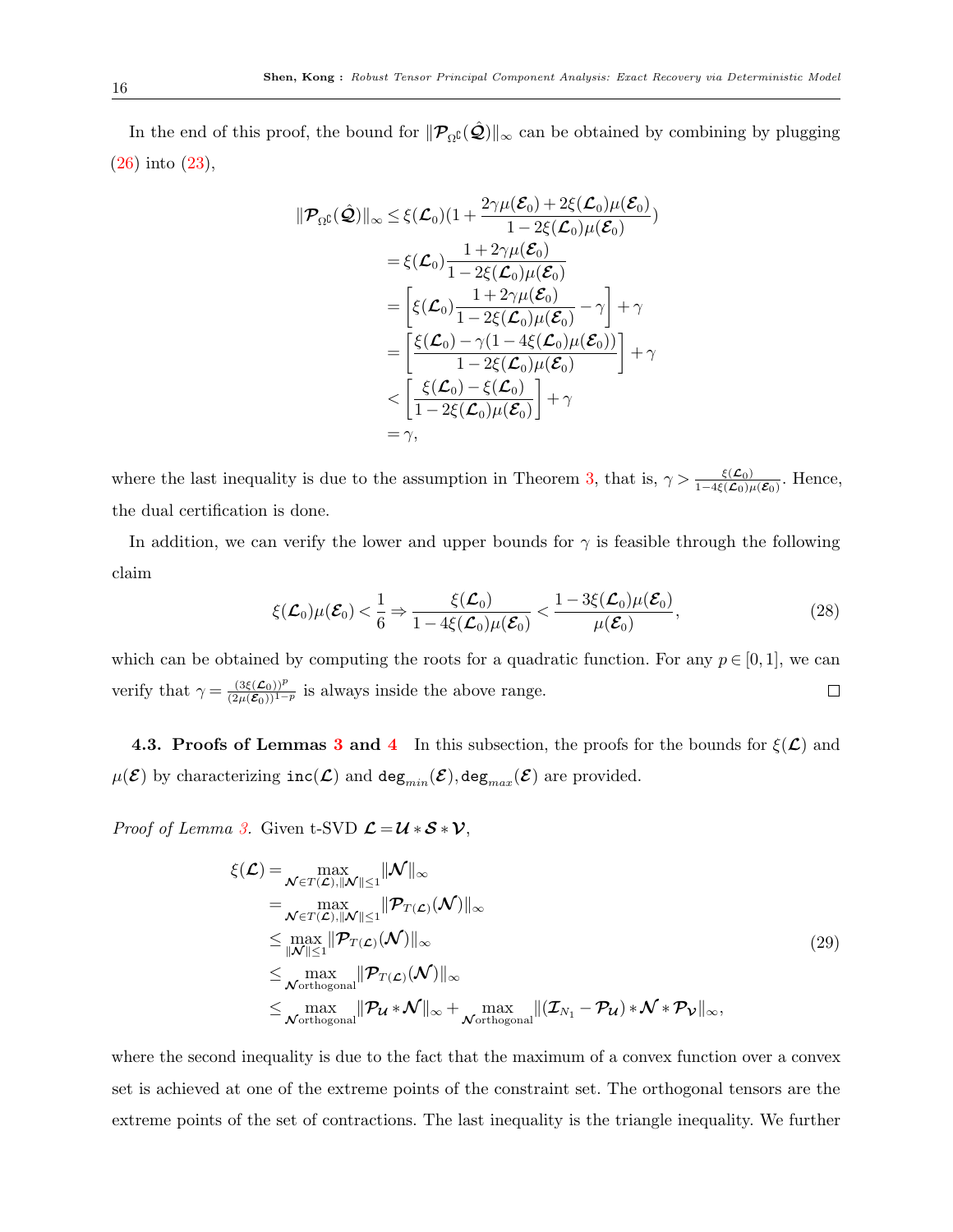show the upper bounds for the two terms in the last line of  $(29)$ , namely,  $\max_{\mathcal{N} \text{orthogonal}} \| \mathcal{P}_{\mathcal{U}} * \mathcal{N} \|_{\infty}$  and  $\max_{\boldsymbol{\mathcal{N}} \text{orthogonal}} \lVert (\boldsymbol{\mathcal{I}}_{N_1} - \boldsymbol{\mathcal{P}}_{\boldsymbol{\mathcal{U}}}) \ast \boldsymbol{\mathcal{N}} \ast \boldsymbol{\mathcal{P}}_{\boldsymbol{\mathcal{V}}} \rVert_{\infty}.$ 

$$
\max_{\text{Vorthogonal}} \|\mathcal{P}_{\mathcal{U}} * \mathcal{N}\|_{\infty} = \max_{\text{Vorthogonal}} \max_{n_1, n_2, n_3} |\hat{e}_{n_1}^{\top} * \mathcal{P}_{\mathcal{U}} * \mathcal{N} * \hat{e}_{n_2}(1, 1, n_3)|
$$
\n
$$
\leq \max_{\text{Vorthogonal}} \max_{n_1, n_2} ||\hat{e}_{n_1}^{\top} * \mathcal{P}_{\mathcal{U}}||_F \|\mathcal{N} * \hat{e}_{n_2}||_F
$$
\n
$$
= \max_{n_1} \|\mathcal{P}_{\mathcal{U}} * \hat{e}_{n_1}\|_F \times \max_{\text{Vorthogonal}} \max_{n_2} \|\mathcal{N} * \hat{e}_{n_2}\|_F
$$
\n
$$
= \beta(\mathcal{U}), \tag{30}
$$

where the first inequality is based on the property of t-SVD and the famous CauchySchwarz inequality (Note that  $\mathring{e}_{n_1}^{\top} * \mathcal{P}_{\mathcal{U}} * \mathcal{N} * \mathring{e}_{n_2}$  is a tensor with size  $1 \times 1 \times N_3$ ).

<span id="page-16-0"></span>
$$
\max_{\text{Vorthogonal}} ||(\mathcal{I}_{N_1} - \mathcal{P}_{\mathcal{U}}) * \mathcal{N} * \mathcal{P}_{\mathcal{V}}||_{\infty} \n= \max_{\text{Vorthogonal } n_1, n_2, n_3} |a_{n_1}^{\top} * (\mathcal{I}_{N_1} - \mathcal{P}_{\mathcal{U}}) * \mathcal{N} * \mathcal{P}_{\mathcal{V}} * \mathring{e}_{n_2}(1, 1, n_3)| \n\leq \max_{\text{Vorthogonal } n_1, n_2} \max_{n_1, n_2} ||\mathring{e}_{n_1}^{\top} * (\mathcal{I}_{N_1} - \mathcal{P}_{\mathcal{U}})||_F ||\mathcal{N} * \mathcal{P}_{\mathcal{V}} * \mathring{e}_{n_2}||_F \n= \max_{n_1} ||\mathring{e}_{n_1}^{\top} * (\mathcal{I}_{N_1} - \mathcal{P}_{\mathcal{U}})||_F \times \max_{\text{Vorthogonal } n_2} \max_{n_2} ||\mathcal{N} * \mathcal{P}_{\mathcal{V}} * \mathring{e}_{n_2}||_F \n\leq 1 \times \max_{n_2} ||\mathcal{P}_{\mathcal{V}} * \mathring{e}_{n_2}||_F \n= \beta(\mathcal{V}),
$$
\n(31)

where the first inequality is based on the property of t-SVD and the famous CauchySchwarz inequality (Note that  $\mathring{e}_{n_1}^{\top} * (\mathcal{I}_{N_1} - \mathcal{P}_{\mathcal{U}}) * \mathcal{N} * \mathcal{P}_{\mathcal{V}} * \mathring{e}_{n_2}$  is a tensor with size  $1 \times 1 \times N_3$ ). Then, plugging [\(30\)](#page-16-0) and [\(31\)](#page-16-1) into [\(29\)](#page-15-0),

<span id="page-16-1"></span>
$$
\xi(\mathcal{L}) \leq \beta(\mathcal{U}) + \beta(\mathcal{V}) \leq 2\mathrm{inc}(\mathcal{L}).
$$
\n(32)

Hence the upper bound on  $\xi(\mathcal{L})$  is derived. Next, the lower bound on  $\xi(\mathcal{L})$  is further developed. By verifying that  $\|\mathcal{P}_{\mathcal{U}}*\mathcal{N}\| \leq 1$ , we have that

$$
\xi(\mathcal{L}) \geq \max_{\mathcal{N} \text{orthogonal}} \|\mathcal{P}_{\mathcal{U}} * \mathcal{N}\|_{\infty} \n\geq \frac{1}{\sqrt{N_3}} \max_{\mathcal{N} \text{orthogonal}} \max_{n_1, n_2} \|\mathring{e}_{n_1}^{\top} * \mathcal{P}_{\mathcal{U}} * \mathcal{N} * \mathring{e}_{n_2}\|_{F} \n= \frac{1}{\sqrt{N_3}} \max_{\mathcal{N} \text{orthogonal}} \max_{n_1, n_2} \|\mathring{e}_{n_1}^{\top} * \mathcal{P}_{\mathcal{U}}\|_{F} \|\mathcal{N} * \mathring{e}_{n_2}\|_{F} \n= \frac{1}{\sqrt{N_3}} \max_{n_1} \|\mathcal{P}_{\mathcal{U}} * \mathring{e}_{n_1}\|_{F} \times \max_{\mathcal{N} \text{orthogonal}} \max_{n_2} \|\mathcal{N} * \mathring{e}_{n_2}\|_{F} \n= \frac{1}{\sqrt{N_3}} \beta(\mathcal{U}),
$$

where the first inequality is based on  $\xi(\mathcal{L})$ , the second inequality is based on the relationship between tensor infinity norm and tensor Frobenius norm, and the first equality can be achieved by setting orthogonal tensor  $\cal N$  with one of its slice equal to  $\frac{1}{\beta({\cal U})}P_{\cal U}^{\phantom{\dagger}}\mathring{e}_{n_1^*}$  with  $n_1^*$  is the index to achieve  $\beta(\mathcal{U}) = \|\mathcal{P}_{\mathcal{U}} * \mathring{e}_{n_1^*}\|_2$ . Similarly, we have the same argument with respect to  $\mathcal{V}$ . Therefore, the lower bound is proved. $\Box$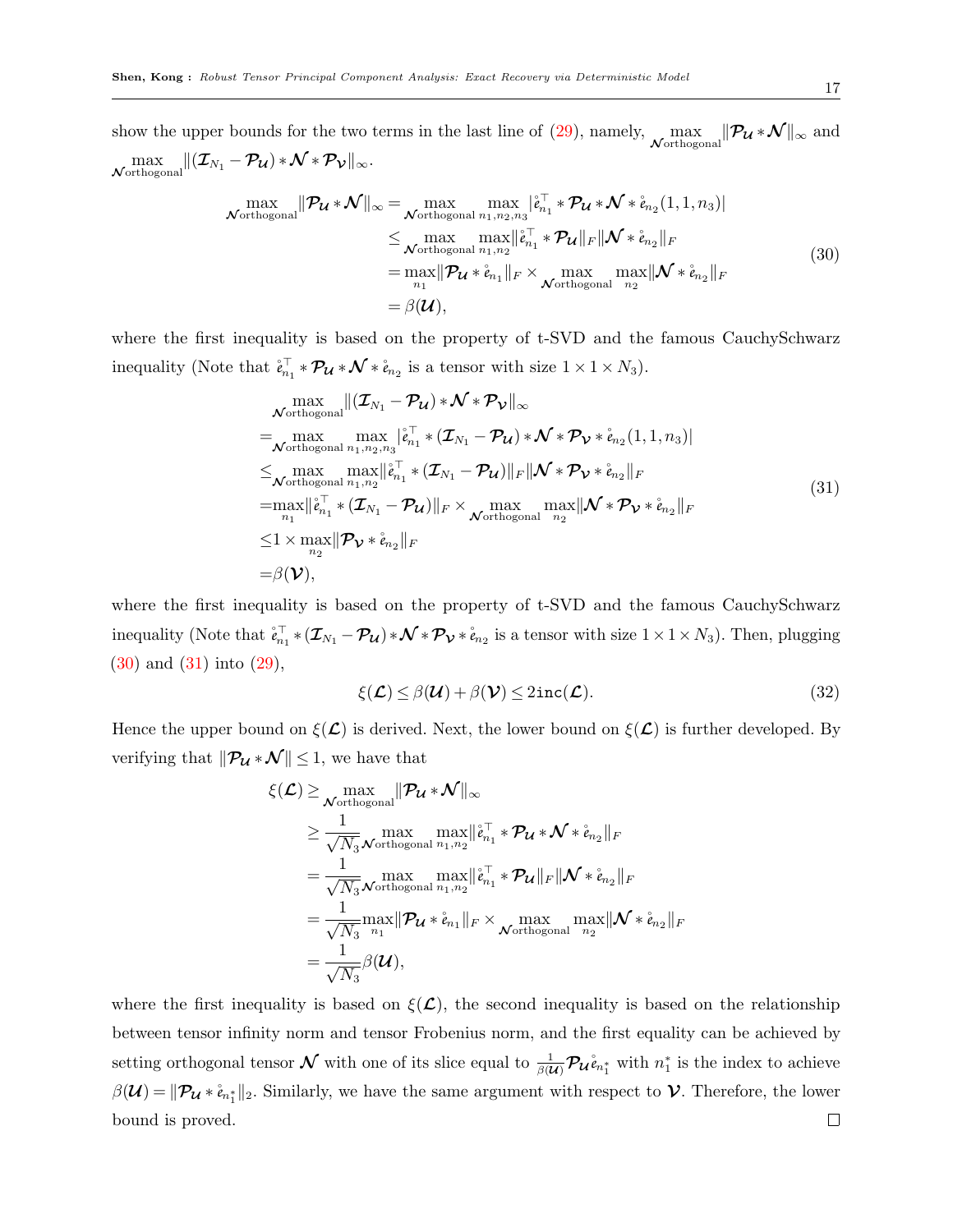*Proof of Lemma [4.](#page-9-1)* Based on the PerronFrobenius theorem  $[22]$ , one can conclude that for a matrix  $\|\mathbf{A}\| \geq \|\mathbf{B}\|$  if  $\mathbf{A} \geq |\mathbf{B}|$  in an element-wise fashion. Thus, we need only consider the tensor that has 1 in every location in the support set  $\Omega(\mathcal{E})$  and 0 everywhere else. Based on the definition of the spectral norm, we can rewrite  $\mu(\mathcal{E})$  as follows:

<span id="page-17-0"></span>
$$
\mu(\mathcal{E}) = \max_{\|\mathbf{x}\|_2 = 1, \|\mathbf{y}\|_2 = 1} \sum_{(i,j) \in \Omega(\text{bcirc}(\mathcal{E}))} x_i y_j,
$$
\n(33)

where  $\mathbf{x} \in \mathbb{R}^{N_1 \times N_3}$  and  $\mathbf{y} \in \mathbb{R}^{N_2 \times N_3}$ . Note that the above equality is due to the fact that  $\|\mathcal{E}\|$  $\|\text{bcirc}(\mathcal{E})\|$  so that we can transform the tensor spectral norm into a matrix spectral norm. Let bcirc $(A)^{\Omega(\mathcal{E})}$  be a matrix defined as follows:

$$
\texttt{bcirc}(\mathcal{A})^{\Omega(\mathcal{E})}(i,j) = \begin{cases} 1 & (i,j) \in \Omega(\texttt{bcirc}(\mathcal{A})), \\ 0 & \text{otherwise.} \end{cases}
$$

Based on [\(33\)](#page-17-0), we can obtain the following

$$
\mu(\mathcal{E}) = \|\text{bcirc}(\mathcal{A})^{\Omega(\mathcal{E})}\|.
$$

Next, the upper bound will be derived. For any tensor  $\mathcal{A}$ , we have the following [\[23\]](#page-19-14)

<span id="page-17-1"></span>
$$
\|\mathbf{A}\|^2 = \|\text{bcirc}(\mathbf{A})\|^2 \le \max_{i,j} r_i c_j,\tag{34}
$$

where  $r_i = \sum_k |\textsf{bcirc}(\bm{\mathcal{A}})(i,k)|$  denotes the absolute row-sum of row  $i$  and  $c_j = \sum_k |\textsf{bcirc}(\bm{\mathcal{A}})(k,j)|$ denotes the absolute column-sum of column j. Note that based on the definition in  $(4)$ ,  $r_i$  and  $c_j$ are nonzero entries in  $i$ -th horizontal and  $j$ -th lateral slices, respectively. According to the bound [\(34\)](#page-17-1), the upper bound can be obtained

$$
\|\boldsymbol{\mathcal{A}}\| = \| \mathtt{bcirc}(\boldsymbol{\mathcal{A}})^{\Omega(\boldsymbol{\mathcal{E}})} \| \leq \mathtt{deg}_{max}(\boldsymbol{\mathcal{E}}).
$$

Given that per horizontal/lateral slice of  $\mathcal E$  has at least  $\deg_{min}(\mathcal E)$  nonzero entries. Now, we derive the lower bound for  $\mu(\mathcal{E}),$ 

$$
\mu(\boldsymbol{\mathcal{E}})\geq \sum_{(i,j)\in \Omega(\text{bcirc}(\boldsymbol{\mathcal{E}}))}\frac{1}{\sqrt{N_1N_3}}\frac{1}{\sqrt{N_2N_3}}=\frac{N_3|\text{support}(\boldsymbol{\mathcal{E}})|}{\sqrt{N_1N_2}N_3}\geq \text{deg}_{min}(\boldsymbol{\mathcal{E}}),
$$

where we set  $\mathbf{x} = \frac{1}{\sqrt{N}}$  $\frac{1}{N_1N_3}$ **1** and  $\mathbf{y} = \frac{1}{\sqrt{N_2}}$  $\frac{1}{N_2 N_3}$  **1** with **1** representing the all-ones vector, which are feasible points for the optimization in [\(33\)](#page-17-0). $\Box$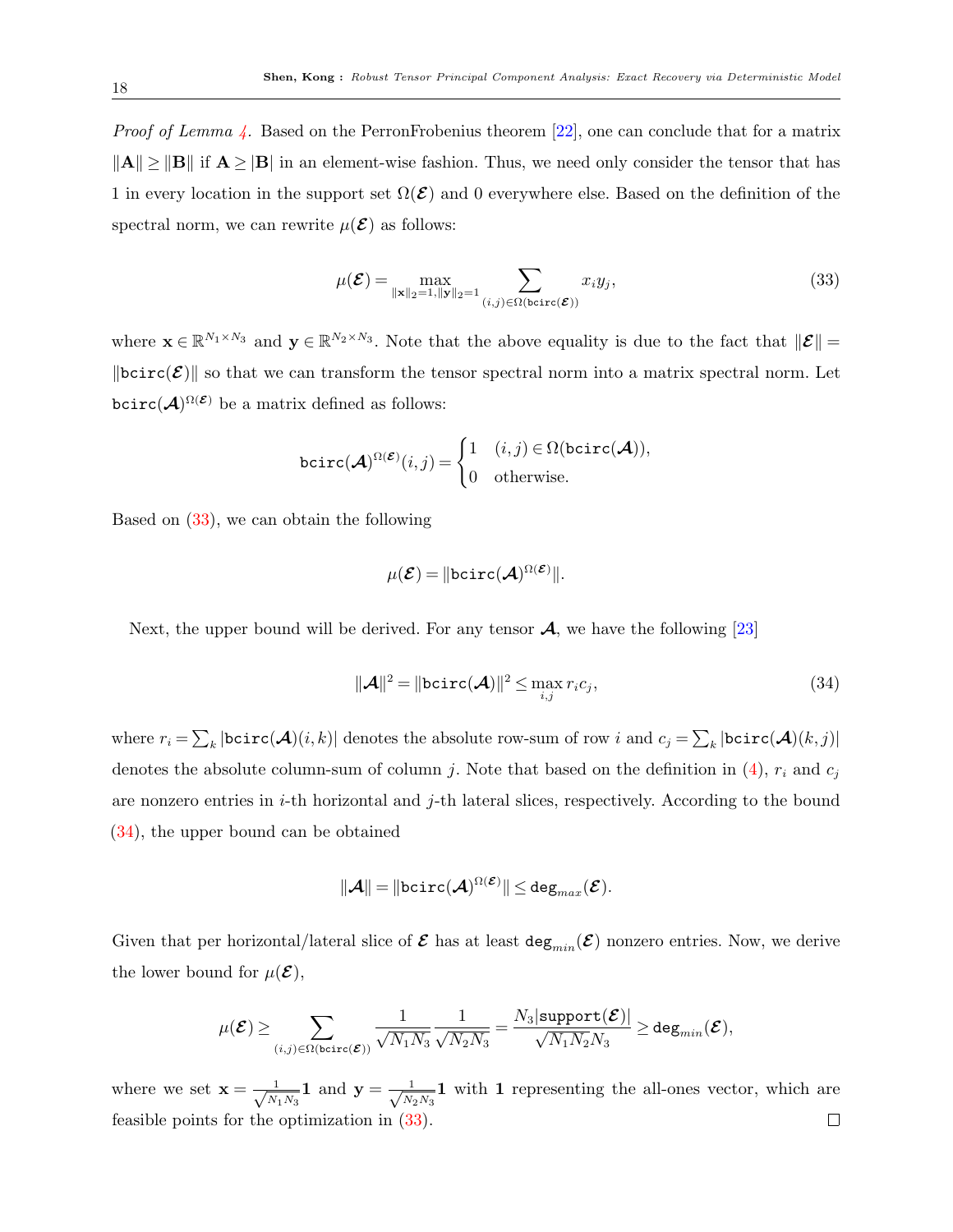<span id="page-18-8"></span>5. Conclusion In this paper, we studied the problem of exact recovery of the low tubal rank tensor, namely,  $\mathcal{L}_0$  and the sparse tensor, namely,  $\mathcal{E}_0$ , from the observation  $\mathcal{X} = \mathcal{L}_0 + \mathcal{E}_0$  via the convex optimization [\(1\)](#page-1-0). It is a popular problem arsing in many machine learning applications such as moving object tracking, image recovery, and background modeling. Using t-SVD, The tensor spectral norm, tensor nuclear norm, and tensor tubal rank are developed such that their properties and relationships are consistent with the matrix cases. The deterministic sufficient condition for the exact recovery is provided without assuming the uniform model on the sparse support.

An interesting problem for further research is to extend the deterministic analysis to the tensor completion problem, which aims to recover the low-rank tensor from its partial observed structure. Beyond the convex models, the extensions to non-convex cases are also important, which deserve further investigation.

## <span id="page-18-0"></span>References

- [1] Nicholas D Sidiropoulos, Lieven De Lathauwer, Xiao Fu, Kejun Huang, Evangelos E Papalexakis, and Christos Faloutsos. Tensor decomposition for signal processing and machine learning. IEEE Transactions on Signal Processing, 65(13):3551–3582, 2017.
- <span id="page-18-1"></span>[2] Emmanuel J Cand`es, Xiaodong Li, Yi Ma, and John Wright. Robust principal component analysis? Journal of the ACM  $(JACM)$ , 58(3):1–37, 2011.
- <span id="page-18-2"></span>[3] Canyi Lu, Jiashi Feng, Yudong Chen, Wei Liu, Zhouchen Lin, and Shuicheng Yan. Tensor robust principal component analysis: Exact recovery of corrupted low-rank tensors via convex optimization. In Proceedings of the IEEE conference on computer vision and pattern recognition, pages 5249–5257, 2016.
- <span id="page-18-3"></span>[4] Canyi Lu, Jiashi Feng, Yudong Chen, Wei Liu, Zhouchen Lin, and Shuicheng Yan. Tensor robust principal component analysis with a new tensor nuclear norm. IEEE transactions on pattern analysis and machine intelligence, 42(4):925–938, 2019.
- <span id="page-18-4"></span>[5] Andrews Cordolino Sobral. Robust low-rank and sparse decomposition for moving object detection: from matrices to tensors. PhD thesis, UNIVERSIT DE LA ROCHELLE, 2017.
- <span id="page-18-5"></span>[6] Pan Zhou and Jiashi Feng. Outlier-robust tensor pca. In Proceedings of the IEEE Conference on Computer Vision and Pattern Recognition, pages 2263–2271, 2017.
- <span id="page-18-6"></span>[7] Wenfei Cao, Yao Wang, Jian Sun, Deyu Meng, Can Yang, Andrzej Cichocki, and Zongben Xu. Total variation regularized tensor rpca for background subtraction from compressive measurements. IEEE Transactions on Image Processing, 25(9):4075–4090, 2016.
- <span id="page-18-7"></span>[8] Anima Anandkumar, Yuan Deng, Rong Ge, and Hossein Mobahi. Homotopy analysis for tensor pca. In Conference on Learning Theory, pages 79–104, 2017.